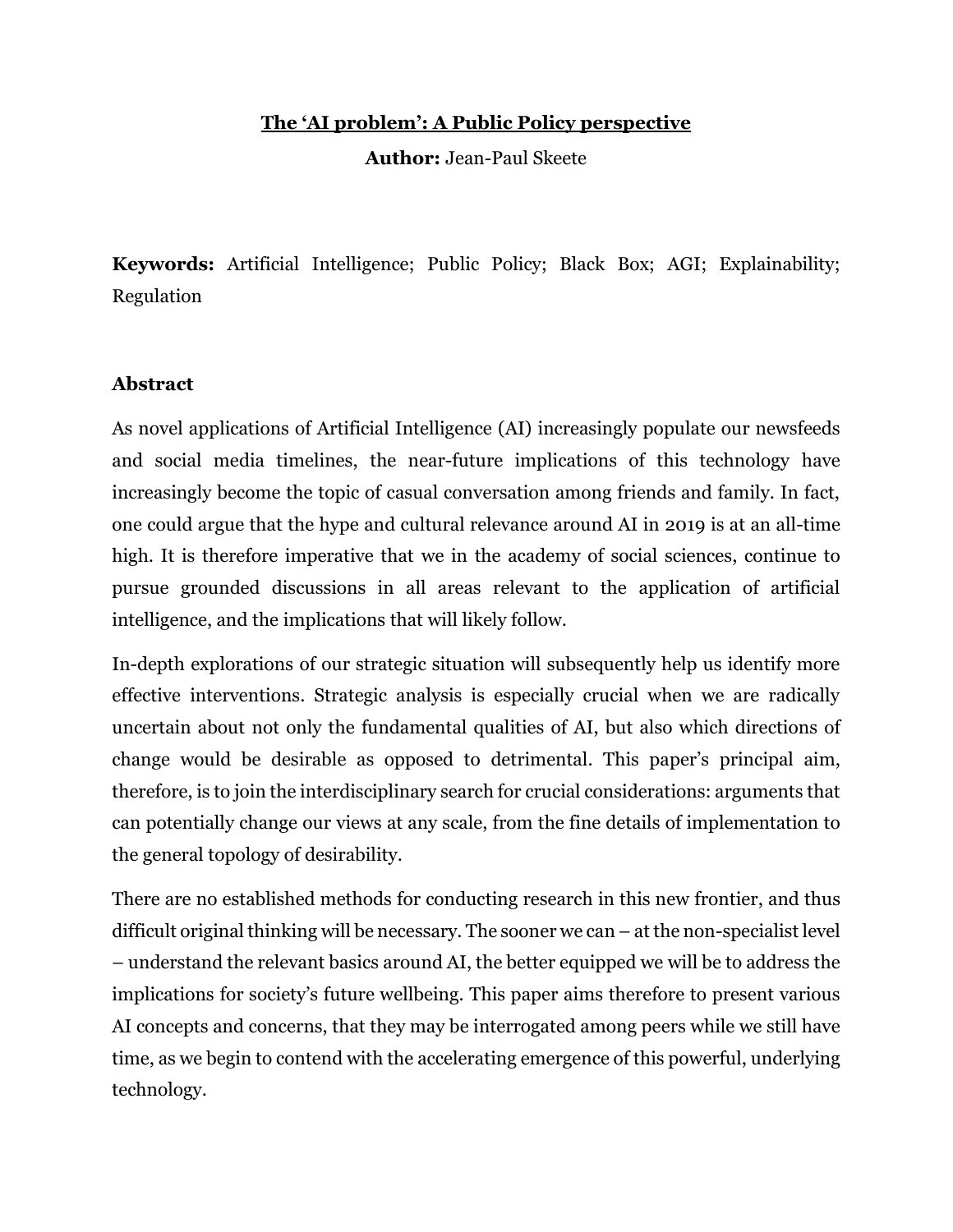#### **1. Introduction**

It has been argued that in today's society, the nature of any function that embeds logic is rapidly transitioning from 'atoms to bits', and the root cause of this transition is the ubiquity of end-user microprocessors found in a wide variety of products such as cars, mobile phones and insulin pumps (Ohm & Reid, 2016). The transition from hardware to software has given rise to devices which have become collectively known as the 'internet of things' (IoT). However, as with most cutting-edge technology, regulators in their respective sectors are beginning to face new and unique challenges that were previously not manifest.

This paper aims to highlight some of the most pressing concerns in various industries around the regulation of software, in order to better understand the implications that more advanced Artificial Intelligence (AI) applications will present in the not-so-distant future. Section 2 lays out some interdisciplinary theoretical underpinnings, Section 3 highlights several interesting industry applications of AI in the form of abbreviated 'case reviews', and section 4 conducts some critical analysis on a variety of AI issues currently being debated. Section 5 concludes with possible interventions and closing comments. This paper argues that as the global trend of industrial digitization accelerates, scholars will need to increasingly devote resources to examining the many implications – known and unknown – of this most significant sociotechnical transition.

#### **2. Theoretical underpinnings**

#### *2.1. Regulating 1's and 0's*

Regulating increasingly data-driven technologies is no easy task, even when using direct interventions in the form of Command and Control (CAC) regulations, as seen in the Volkswagen "dieselgate" scandal (Skeete, 2017). Nevertheless, as regulators begin to contend with limited applications of AI, e.g. autonomous vehicles in the automotive industry (Taeihagh & Lim, 2019), they are faced with emerging issues of liability, data access and type approval (Skeete, 2018). However, the common perception remains that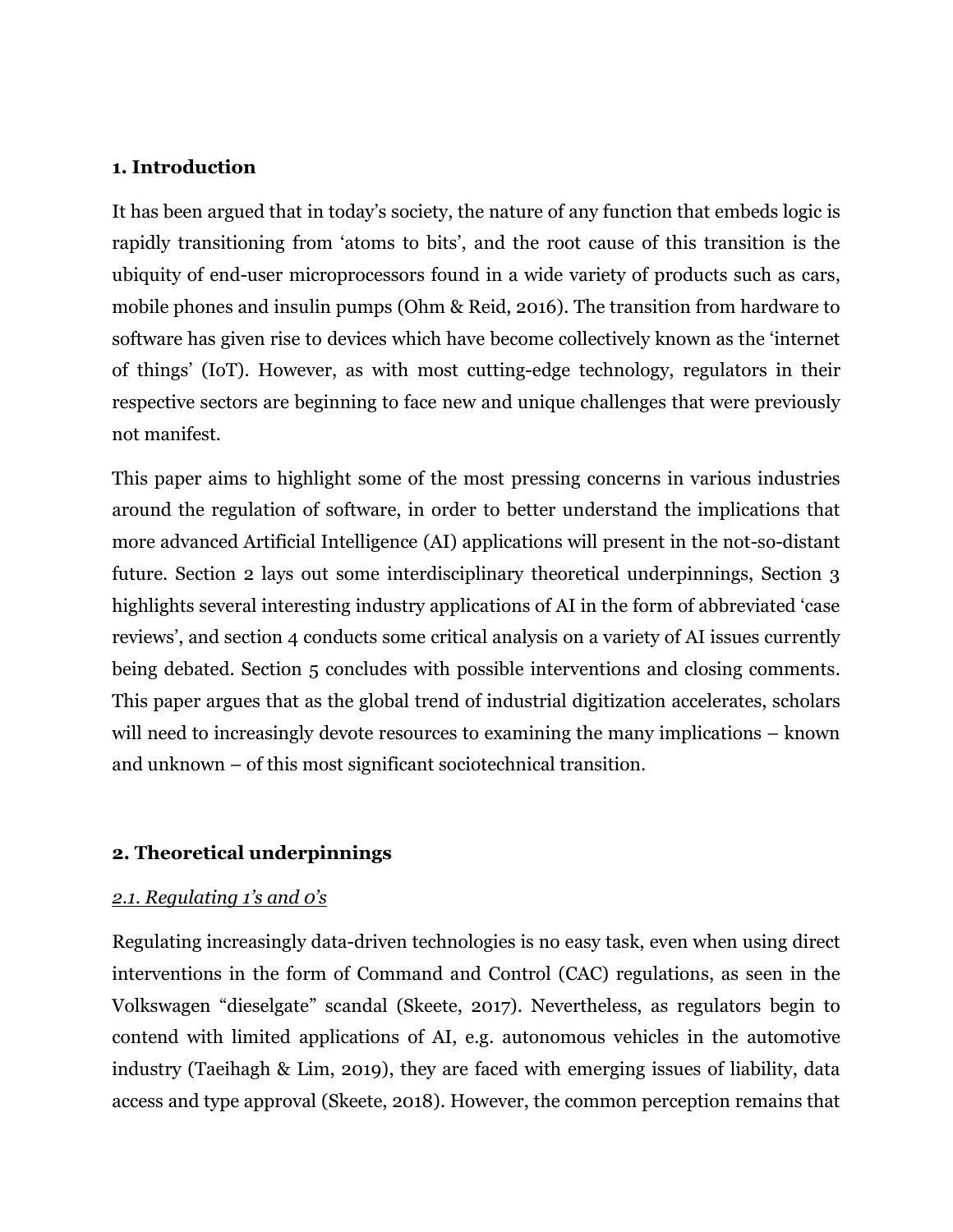when it comes to cutting edge technologies, regulators are mostly playing 'catch up' in these unregulated spaces. As one blogger so eloquently put it "technology changes so fast that new regulations tend to protect yesterday from last Thursday" (Searls, 2019).

Fundamental regulatory logic dictates that a system's operation can be observed and verified, however the increasing presence of software in regulated artefacts disrupts this logic in several ways. For starters, software is easier to modify than hardware. While hardware requires cumbersome and visual alterations, software only needs the addition of a few lines of code to alter its behaviour. Jonathan Zittrain (2005) described software as a 'generative technology' that allows unmodified hardware to execute new algorithms (functions) without the need for 'bolting in' new parts. While software's adaptable and accessible nature makes it easy to master by many, it can also be easily obscured in binary code, tamper-proof chips or via encryption. Thus, software's generativity and obscurity pose a problem for regulators as they transition from regulating products to regulating code.

# *2.2. What is Artificial Intelligence?*

For simplicity's sake, intelligence is defined in this paper as the ability to accomplish complex goals (Tegmark, 2017). In humans, this manifests as biological intelligence, but when it is engineered (non-biological), it is referred to as Artificial Intelligence or 'AI' and a subset of this research discipline is Machine Learning (ML), which enables computers to learn without being explicitly programmed. This paper is mostly interested in the subset of ML that is responsible for today's explosion in AI development: Deep Learning. This is a computer's ability to 'learn' underlying features in data using Artificial Neural Networks or 'neural nets' more simply.

Narrow AI is a system that can accomplish a narrow set of goals, e.g., play chess or drive a car while Strong AI is system that can accomplish any cognitive task as well as humans and is commonly referred to as Artificial General Intelligence (AGI). Many believe that AGI will inevitably lead to "Superintelligence", which is a form of general intelligence well beyond that of any human. While AGI does not yet exist, it is this version of AI that causes the most concern to those who believe that AI has the potential to pose a 'non-trivial' threat to humanity (Bostrom, 2014; Guihot, Matthew, & Suzor, 2017). While this paper's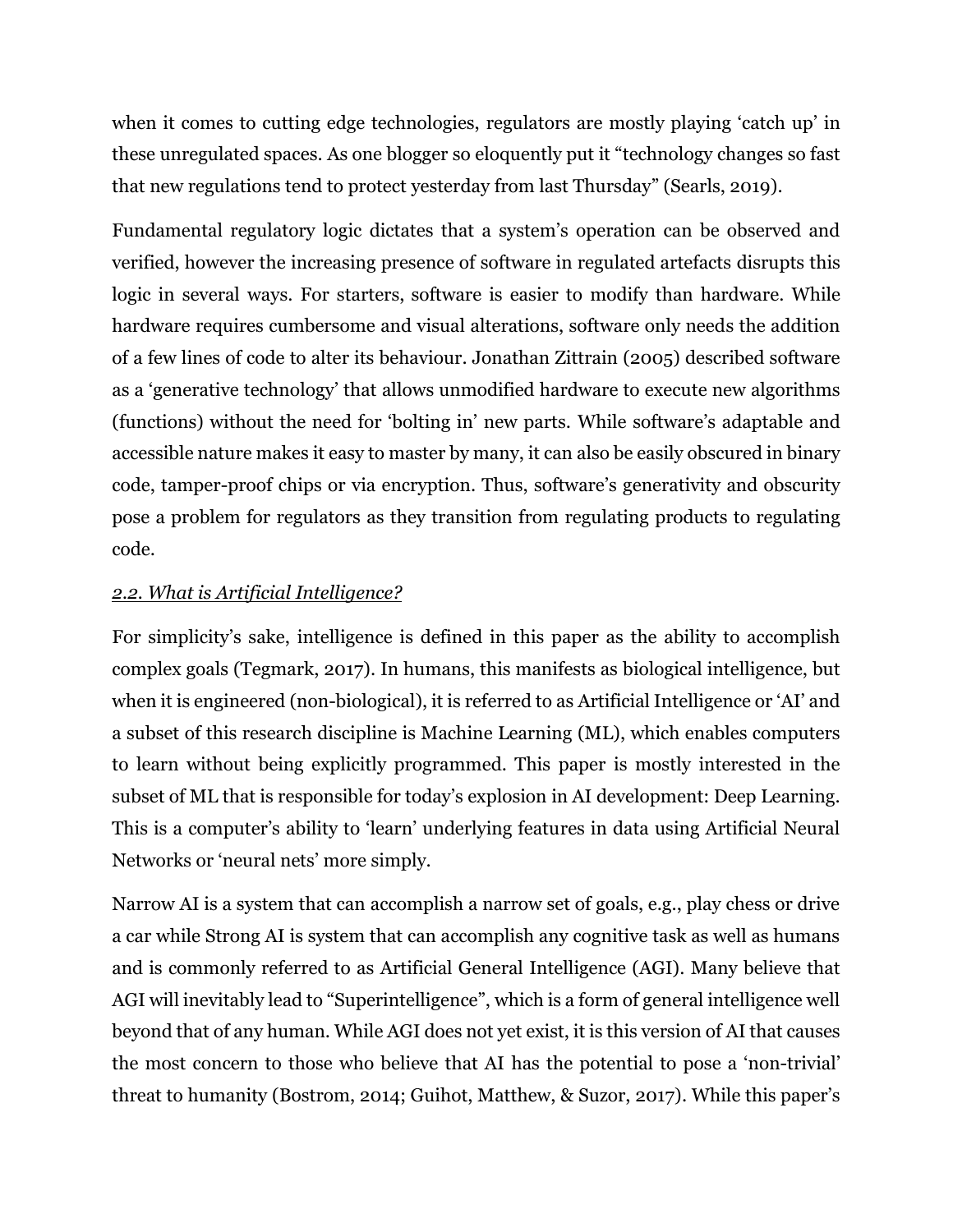focus is on the short and medium-term implications of AI deployment, it must be noted that many dismiss the possibility of AGI as a distraction and fanciful futurism. Let us not forget however, that Nobel laureate Ernest Rutherford, known as the "father of nuclear physics", said in 1933 that nuclear energy was "moonshine". This was less than twentyfour hours before Leo Szilard invented of the nuclear chain reaction. AI safety research is not futurism, it is simply the recognition that the risks of AI are non-negligible (Bostrom, 2014).

# *2.2. Deep Learning and Artificial Neural Networks*

Deep Learning in its current state of development is a metaphorical and literal "black box" that takes one or multiple inputs, such as the data from the sensors in driverless vehicles (CAVs <sup>1</sup>), and processes those inputs into outputs, which are the controls of the vehicle. In other words, Deep Learning uses neural nets to perform a function that takes in data inputs, and 'spits out solutions' as data outputs.

# *2.3. The Deep Learning 'Black Box'*

 $\overline{\phantom{a}}$ 

As deep learning is deployed more widely, neural nets have already begun solving many of society's problems such as facial recognition along the EU border, language translation, spotting deadly tumours, making multi-million-dollar financial trades on the stock market, and the list goes on. The reality is however, that 'no one really knows how the most advanced algorithms do what they do [and] that could be a problem' (Knight, 2017).

AI precision is bundled with opaqueness and a certain interpretive cost that made these technologies be commonly referred to as "black-box" systems. Code is often kept undisclosed and is fundamentally difficult (even impossible) to understand. The type of data that is gathered, the associations that are targeted, and the concerns that are factored into the algorithmic predictions are not at all obvious. These layers of opacity can disguise biased, discriminatory or otherwise undesirable results from supervision until negative results become obvious (Packin, 2017).

As institutions move away from decipherable mathematical models and increasingly adopt complex machine-learning approaches, financial, medical and military automated

<sup>&</sup>lt;sup>1</sup> CAV is short for Connected and Autonomous Vehicle, as it is referred to in the UK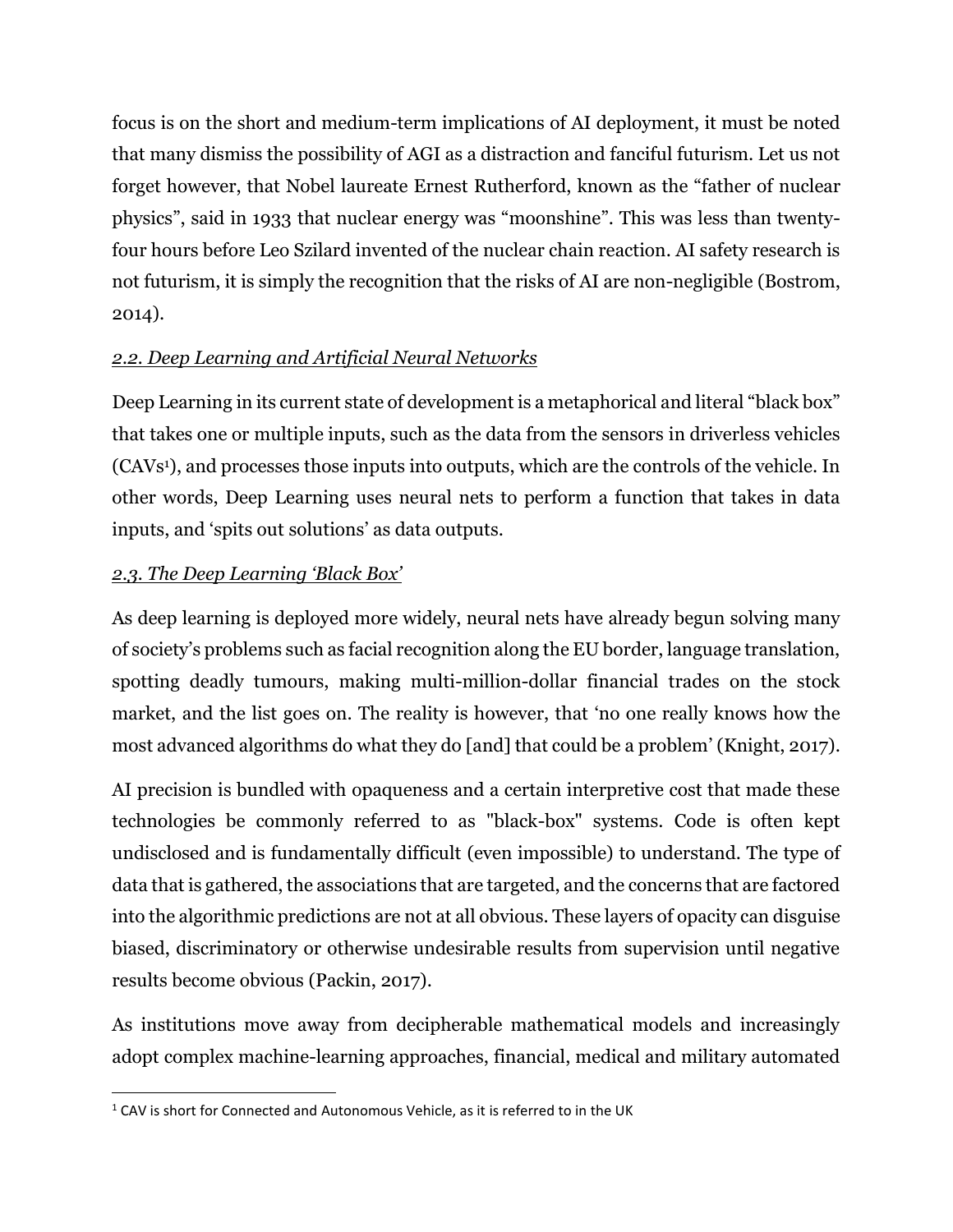decision-making runs the very real risk of becoming 'inscrutable'. Joel Dudley, lead researcher at a medical AI firm was quoted as saying:

We can build these models, but we don't know how they work" (Knight, 2017).

The problem is as follows: While "black box" neural nets can approximate any function, studying the structure of the black box won't reveal any insight into the structure of the function that is being approximated. Also, from a traditional statistics viewpoint, neural nets are non-identifiable models, i.e. given a dataset and network topology, there can be two neural nets with different variables that produce the same result. This makes analysis quite difficult. Consider the following quote from a MIT (AI) Professor Tommi Jaakkola:

If you had a very small neural network, you might be able to understand it, but once it becomes very large, and it has thousands of units per layer and maybe hundreds of layers, then it becomes quite un-understandable. (Knight, 2017).

This obscurity (and secrecy) protects businesses and other public entities against open disapproval, making it harder to identify the role of human judgment, and mandate it as part of the process in when necessary (Packin, 2017). Subsequently, issues have begun to emerge in the banking, healthcare and military sectors (Brooks, 2015), and has even given rise to the sub-field of "XAI", or 'explainable artificial intelligence' (DARPA, 2018).

# **3. Case Reviews: Industrial AI applications**

This section presents three succinct case reviews within the banking, automotive and military sectors that make clear the real-world challenges of AI deployment and facilitates more fact-based discussions in the sections that follow.

## *3.1. Banking*

The financial sector is one of the best industries to explore the regulation of software for a few reasons. First off, the banking sector *the* prime purchaser of IT services and products globally. For example, one third of Goldman Sachs' 33,000 staff are engineers, which is more than LinkedIn, Twitter, Facebook (Arner, Barberis, & Buckley, 2015). In fact, the banking and securities sector's IT budget as a percentage of its revenue (7%) surpasses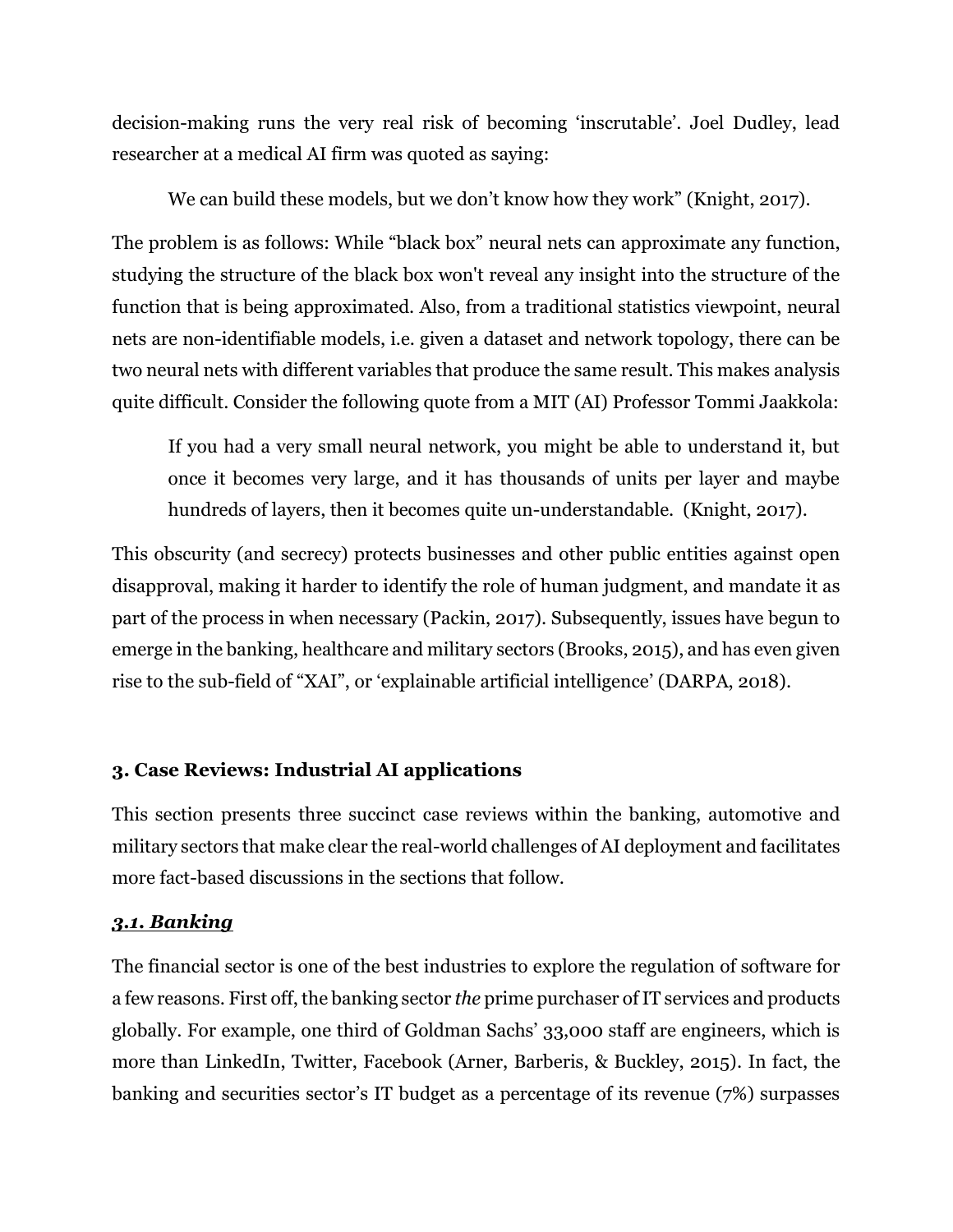that of even the technology and communication industry (3.7%) (Deloitte, 2017). In the first quarter of 2017, Backrock, the world's largest asset manager (\$5tn in assets) fired several prominent stock-picking fund managers in favour of pursuing more "quantitative investment strategies" (Foley, 2017) or AI. One consulting firm estimates that by 2025, AI agents<sup>2</sup> will replace roughly 10% (230,000) of the global human work force within capital markets, with money management professionals accounting for 40% of those losses (Opimas, 2017).

The second major reason for the financial sector's relevance to AI is the regulatory and technological transformation it underwent immediately after the 2008 Global Financial Crisis (GFC). Post-GFC, regulators imposed heavy regulatory burdens (Dodd Frank, Basel III) on banks as regulators realized they could no longer rely on the internal risk management systems within these institutions. At the same time, disruptive financial technologies were developing quickly, especially in the area of service automation such as online mortgages and wealth management 'robo-advisors' (Buchak, Matvos, Piskorski, & Seru, 2018; Lee & Shin, 2018). This perfect storm of regulations and disruptive innovation is credited with giving birth of newcomer financial technology (Fintech) firms.

## *3.1.1 Regtech*

 $\overline{\phantom{a}}$ 

Regulatory technology or 'Regtech' is a subset of Fintech, developed in response to regulatory burden to automate reporting and compliance processes in the banking industry, and the increasingly data-driven nature of financial services. The proposed benefits of Regtech include high resolution risk assessment, quasi real-time monitoring of firm behaviour and market outcomes (FCA, 2019), and better macroprudential policymaking via 'early warning systems' that improve systemic financial stability. For example, Central Banks are using data 'heat maps' that highlight potential problems based on big data streams, which is exactly where AI excels; pattern recognition and probabilistic reasoning. However, as Fintech moves from the digitization of money to the monetization of data, financial regulatory frameworks (and Regtech) must evolve to consider previously unnecessary notions of data sovereignty and algorithm supervision.

<sup>&</sup>lt;sup>2</sup> An agent is anything capable of altering the world, including chemical agents (Bryson & Theodorou, 2018).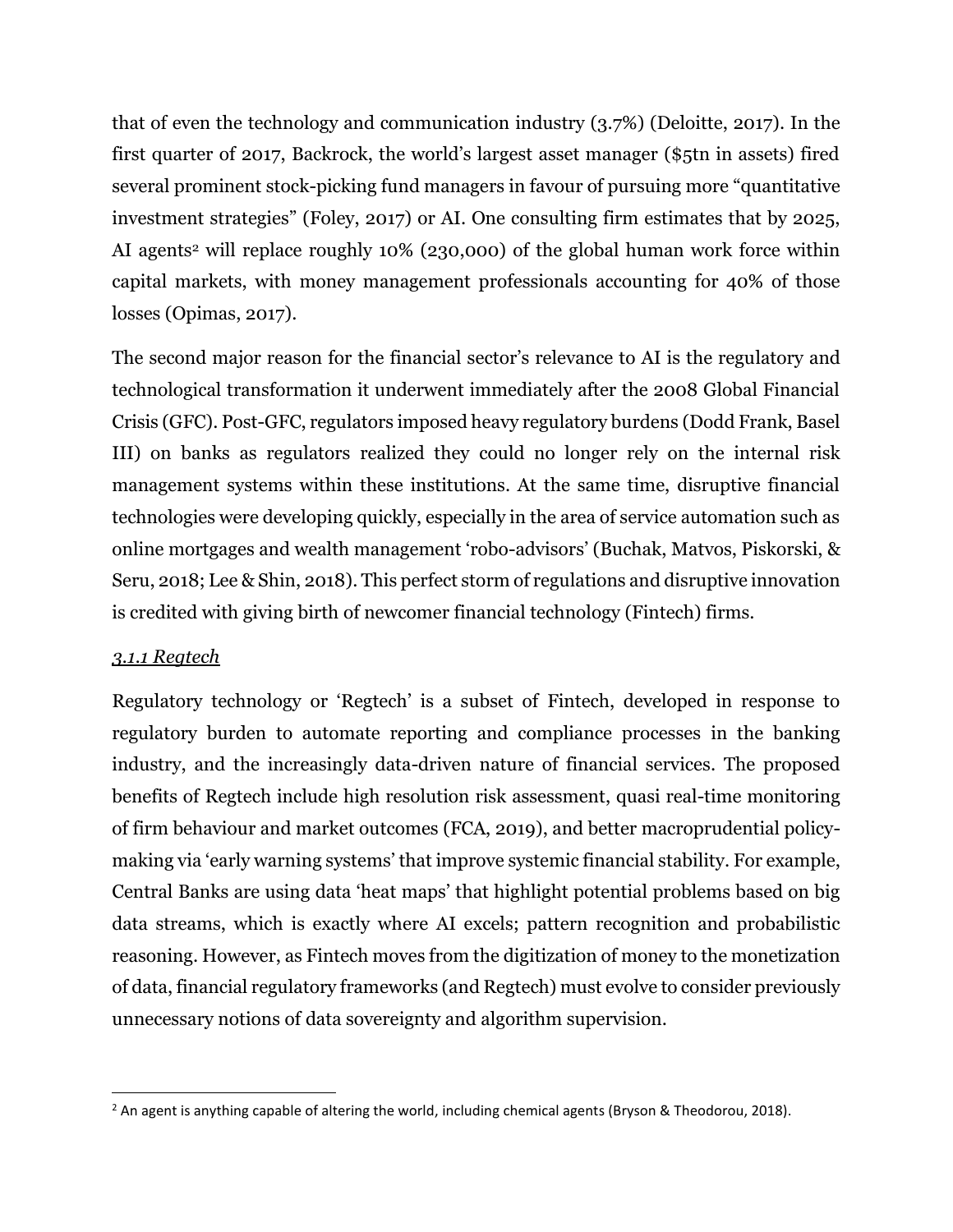Regtech may also be used in banking operations as a built-in limiter to Fintech applications, where a trading strategy for example has Regtech parameters that limit the set of available actions by excluding those that are deemed unlawful (Enriques, 2017). This has been seen in EU algorithmic trading3, where due to the pervasiveness of 'algo trading' in securities markets, policy makers have had to include 'algo traders' within the oversight perimeter. This raises an important question: If product governance in this sector is essentially code governance, should product governance extend to coders and software developers themselves? (Enriques, 2017).

It is also important to note here that capital requirements<sup>4</sup> regulations are based on the idea that shareholders and depositors cannot observe a firm's risk-taking actions. Some argue that Regtech could signal the end of asymmetric information, where disparities in knowledge between buyers and sellers is eliminated. Banks could place their accounts on "trustless" legers (e.g. Blockchain) that are observable to the public, or alternatively, keep them private but monitored by publicly observable algorithms that track the performance and solvency of the firm.

## *3.1.2. Blockchain*

 $\overline{\phantom{a}}$ 

'Blockchain' is a distributed ledger technology that is showing potential as a Regtech application in banking, specifically in the areas of Know Your Customer (KYC) and Anti-Money Laundering (AML) compliance. Blockchain can help in areas such as client identification and verification via digital identities, customer screening and customer risk analysis (e.g. negative press, customer profession etc.) as well as tax reporting (fiscal residence) to name a few (Lootsma, 2017).

As mentioned above, after the financial crisis, regulators no longer rely on the internal risk management of institutions and with good reason. For example, the majority of trading in major securities occurs off-exchange via Electronic Communication Networks (ECNs) or 'dark pools'. However, the US and EU are moving to require mandatory

<sup>&</sup>lt;sup>3</sup> Algorithmic trading is a method of executing a large order using automated pre-programmed trading instructions. 'Algo trading' as it is known, was developed so that traders would not need to constantly monitor stocks and repeatedly send out orders manually.

 $4$  A capital requirement is the amount of capital a bank or other financial institution has to hold as required by its financial regulator.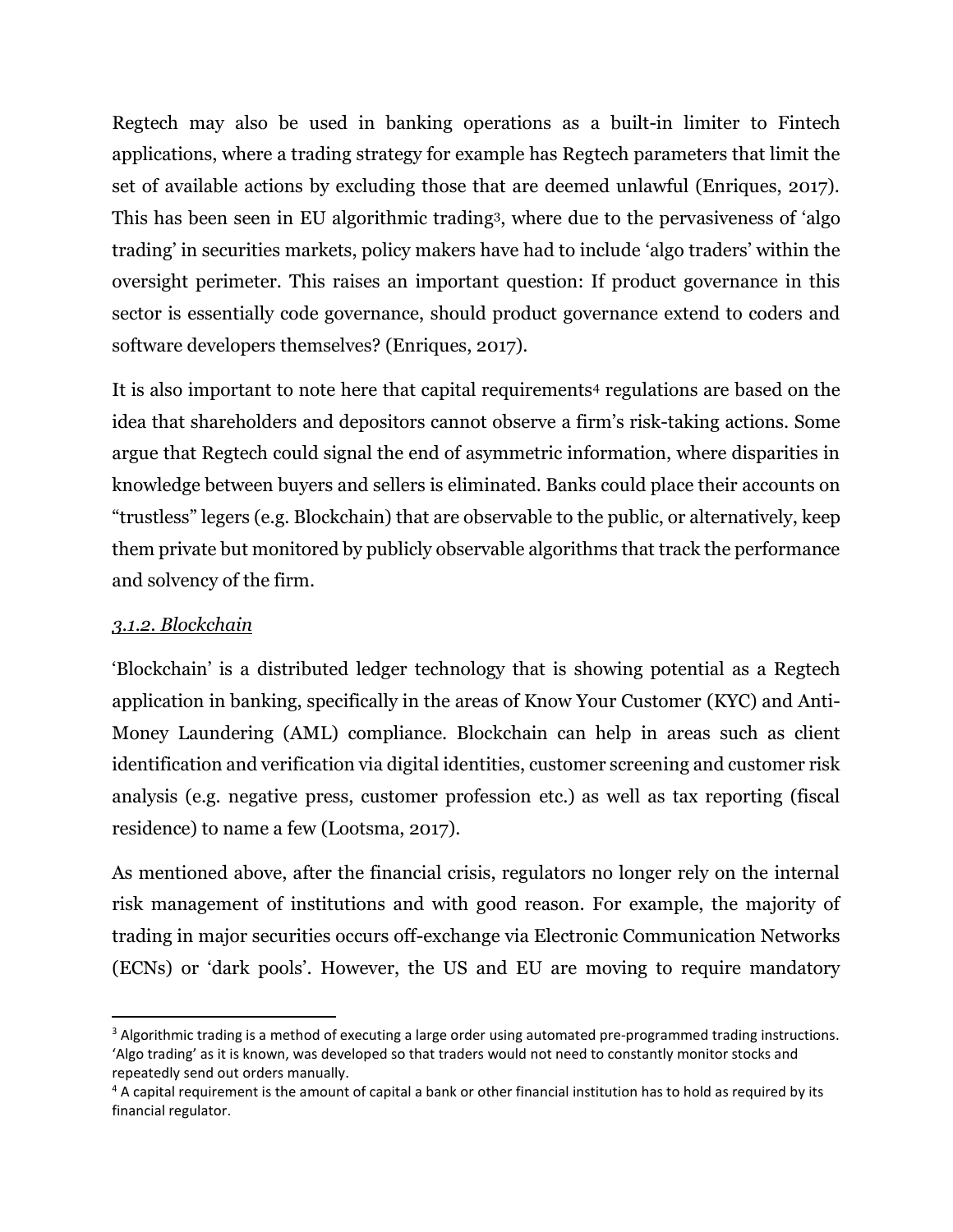reporting of all transactions in listed securities irrespective of the transaction platform (ECN, major exchanges, etc) (Arner, Barberis, & Buckley, 2016b). Regulatory arbitrage (moving activities to unregulated environments to avoid scrutiny) and excessive reliance on financial institutions' internal quantitative risk management systems have been identified as the root causes of the GFC and explains the regulatory focus on these risks today. Thus governance technologies like Regtech and Blockchain that facilitate monitoring, coordination and exchange, can potentially expand the boundaries of effective regulatory interventions in digital finance (Allen & Berg, 2018).

#### *3.2. Automotive*

In 2015, several automakers, the most prominent of which was Volkswagen (VW), deceived US and EU regulators by fitting 'defeat devices' - developed by Bosch, a Tier 1 automotive supplier - into several models of their diesel passenger vehicles. The result was that during real world driving, toxic Nitrogen Oxide ( $NO<sub>x</sub>$ ) emissions were up to 40 times higher than Volkswagen's stated test results. While policy failures in the US and EU (Skeete, 2017; Zachariadis, 2016) have been previously explored, this section focuses instead on the technical nature of the 'Dieselgate' deception.

The main culprit in this scandal is the EDC17 diesel engine control unit (ECU) designed and supplied by Bosch. It was revealed that Bosch created the defeat function in the ECU, and VW subsequently enabled it in its vehicles. In simple terms, when the vehicle was switched on, the EDC17 ECU used environmental parameters such as time elapsed, distance travelled and steering wheel angle checks to detect whether or not an emissions test was being conducted. If the ECU detected no test conditions, it would disable the vehicle's emission control measures, resulting in significantly higher  $CO<sub>2</sub>$  and NOx levels (Contag et al., 2017).

While emissions test conditions are standardized and public for transparency's sake, it allowed car manufacturers (OEMs) to intentionally alter the vehicle's behaviour during the test cycle, a practice known as 'cycle beating'. A premium class vehicle has more than 70 electronic units and over 100M lines of code, and nearly all aspects of the engine's operation are controlled by the ECU. It is important to note that while *test conditions* are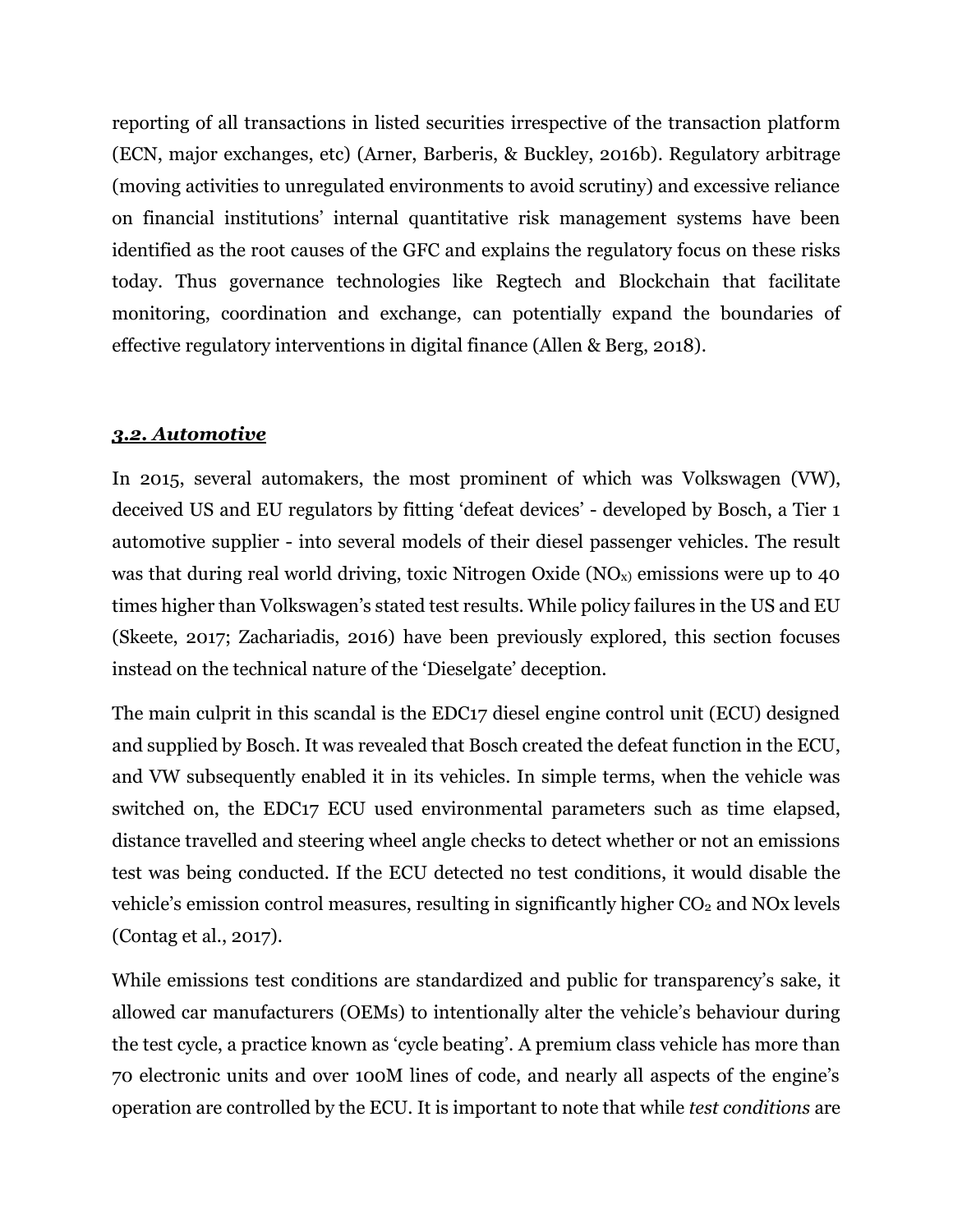transparent, laboratory *test data* from individual vehicles is not available to third parties (Transport & Environment, 2019). Thus, this black box aspect of the testing makes it nearly impossible to uncover the presence of a software-based defeat device during a test, forcing regulators to rely on heavy fines (Contag et al., 2017). The incompatibility between black box testing and modern software assurance highlights a critical research agenda going forward as regulators oversee and evaluate increasingly complex systems. Concrete examples like this are key to grounding these discussions and make clear the real-world difficulties faced by regulators (Contag et al., 2017).

Another difficulty was that the Bosch defeat device was adversarial, meaning that it was not a bug or flaw in the code, but an intentional alteration of the system's behaviour under test conditions, making it more difficult to detect. Fortunately, the aftermarket 'tuner' community – car enthusiasts who regularly modify ECU settings for performance gains – were able to help researchers fully access the EDC17 ECU.

Contag notes that (2017, p. 16) "as software control becomes a pervasive feature of complex systems, regulators in the automotive domain (as well as many others) will be faced with certifying software systems whose manufacturers have an immense financial incentive to cheat."

While this case review does not feature the use of advanced AI systems, it clearly illustrates the severe consequences that can result from the deployment of a simple adversarial algorithm. According to a joint report published by the Greater London Authority and Transport of London, diesel exhaust is a major contributor of air pollution in London that prematurely kills approximately 9,500 people each year (Skeete, 2017).

## *3.3. Military*

Over the past few years, significant debate has emerged around the development and future deployment of Lethal Autonomous Weapons Systems (LAWS) by military forces around the world. Many argue that LAWS pose an unacceptably high risk to human wellbeing (Guihot et al., 2017), with some even raising distant-future concerns around 'killer robots'. As with the previous example of the automotive industry, it is important that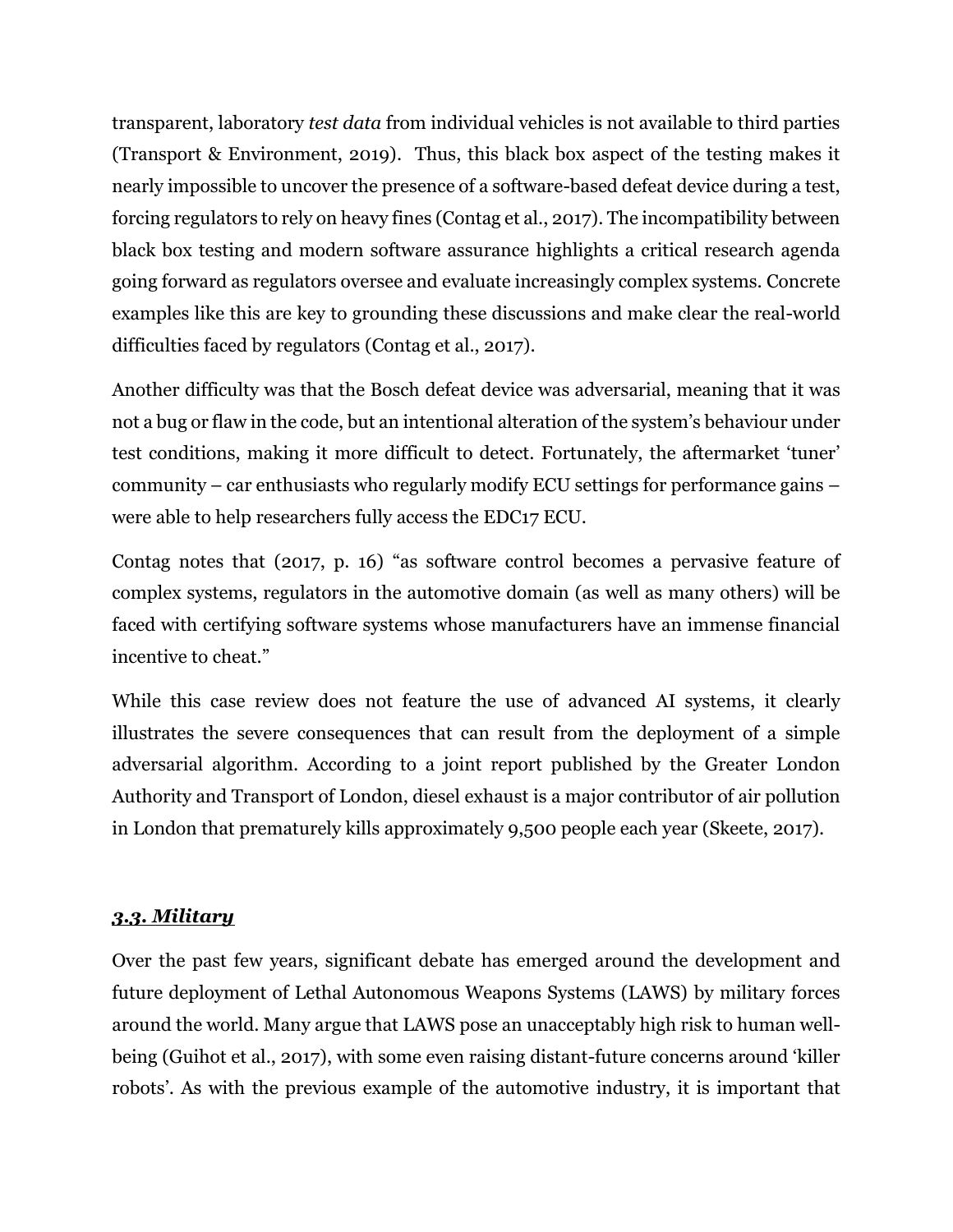these discussions are grounded in facts, and a good place to start is with properly defining autonomous systems, which is not the same as automated systems (M. L. Cummings, 2019).

Automated systems are guided by clear repeatable rules based on unambiguous sensed data. Autonomous systems on the other hand process raw, unstructured data about world around them to generate information, and make decisions in the face of uncertainty. This set of capabilities is often referred to as self-governing. Some systems however are neither fully automated nor fully autonomous, but somewhere in between. One example of this is the US Air Force Global Hawk, which is highly automated but can invoke low-level autonomy if its communication link to remote operators is disrupted and can land itself at an emergency airfield.

Proponents of a ban on LAWS advocate for 'meaningful human control' (MHC), however this is an ambiguous term with a wide variety of interpretations. Does MHC mean that a human must initiate the launch? A person sitting in a chair 4000 miles away from the point of weapon release hardly qualifies as MHC. Does MHC mean a human has to monitor a weapon until impact, and possibly have the ability to abort the mission? In such cases MHC tasks are highly prone to human error and can have deadly unintended consequences.

Engineers constantly struggle to determine which functions and roles should be automated/autonomous vs. those that should be assigned to humans. In fact, it is often not obvious whether a human or technology should be in control when designing certain systems such as autonomous vehicles, certain medical devices and LAWS. These design gaps usually lead to discussions about the ethics and social impacts of these technologies, especially those that are safety-critical. Managing uncertainty means understanding how much MHC can and should be applied in a given scenario, and the implications of using LAWS in such a setting (M. L. Cummings, 2019).

# *3.3.1. LAWS in 'high-uncertainty' engagements*

The main problem in high uncertainty targeting scenarios is time pressure. Identification and classification of targets is the top priority, however when moving targets are perceived as a threat, time is limited for human controllers (e.g. fighter pilots) to make high quality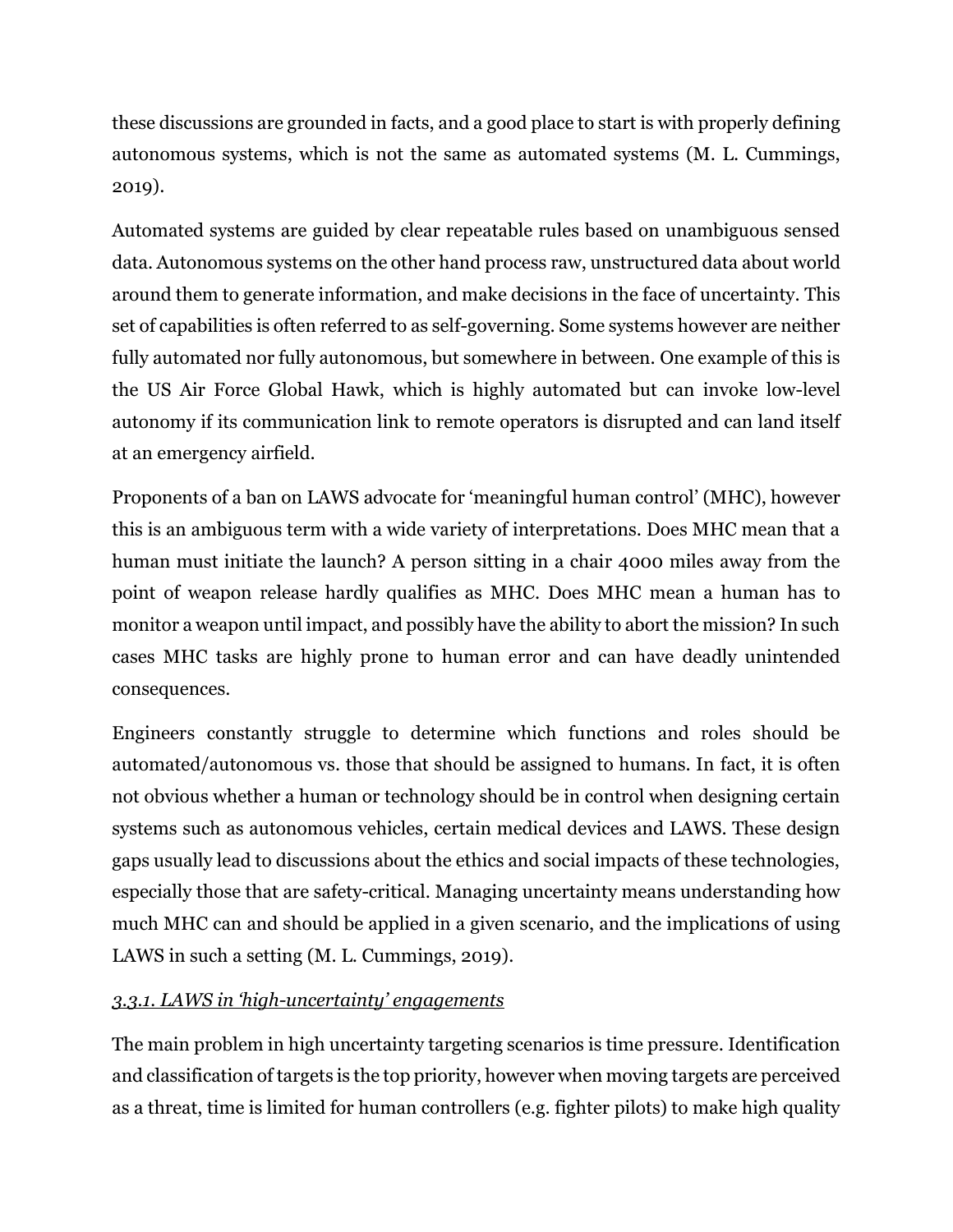decisions. Research has shown that 'warfighters' are susceptible to several psychological biases that inhibits their ability to evaluate all relevant information (M. L. Cummings, 2019). This has led to disastrous outcomes as was seen in the case in the Chinese embassy bombing in Yugoslavia in 1999 (Rasmussen, 2007) and Operation Provide Comfort in Northern Iraq in 1994 (GAO, 1997).

Autonomous weapons in theory seem well-suited to assist human operators with decision making in time-critical targeting situations, where humans' ability to quickly process unbiased information is limited. This argument has been supported by citing automated (not autonomous) defensive weapons systems such as Patriot missile system or Israel's Iron Dome. Humans are limited in their ability to respond to incoming rocket attacks due to biological factors such as neuromuscular lag, where an attentive human takes about half a second to see a problem and respond accordingly. For this reason, automated and autonomous *defensive* systems have been entrusted with the ability to authorize weapons launch.

Currently, there are no (known) applications of autonomous *offensive* systems (LAWS) in dynamic battlefield scenarios. Automated offensive weapons, however, do exist and are routinely used, such as the US Air Force's missile carrying Predator drone. Predator and Reaper drones carry out the same tasks as combat aircraft, with humans supervising from a safe distance instead of in the cockpit.

Target identification is currently assigned to human operators; but the U.S. military has devoted significant resources over the past two decades to the development of automated target recognition systems for unmapped and dynamic targets. Progress, however, has thus far has been slow and difficult despite the integration of computer vision and machine learning, resulting in high false positive rates and other technical difficulties. Some argue that computer vision and ML are proving to be an Achilles heel for military (LAWS) and civilian (AVs) autonomous systems, which have been thus far limited in their ability to integrate incoming sensor data under dynamic or unfamiliar conditions, and subsequently make high quality decisions.

Given these issues, LAWS are currently unable to reliably 'make sense' of the world, especially in dynamic conditions, and thus any weapons system (offensive or defensive)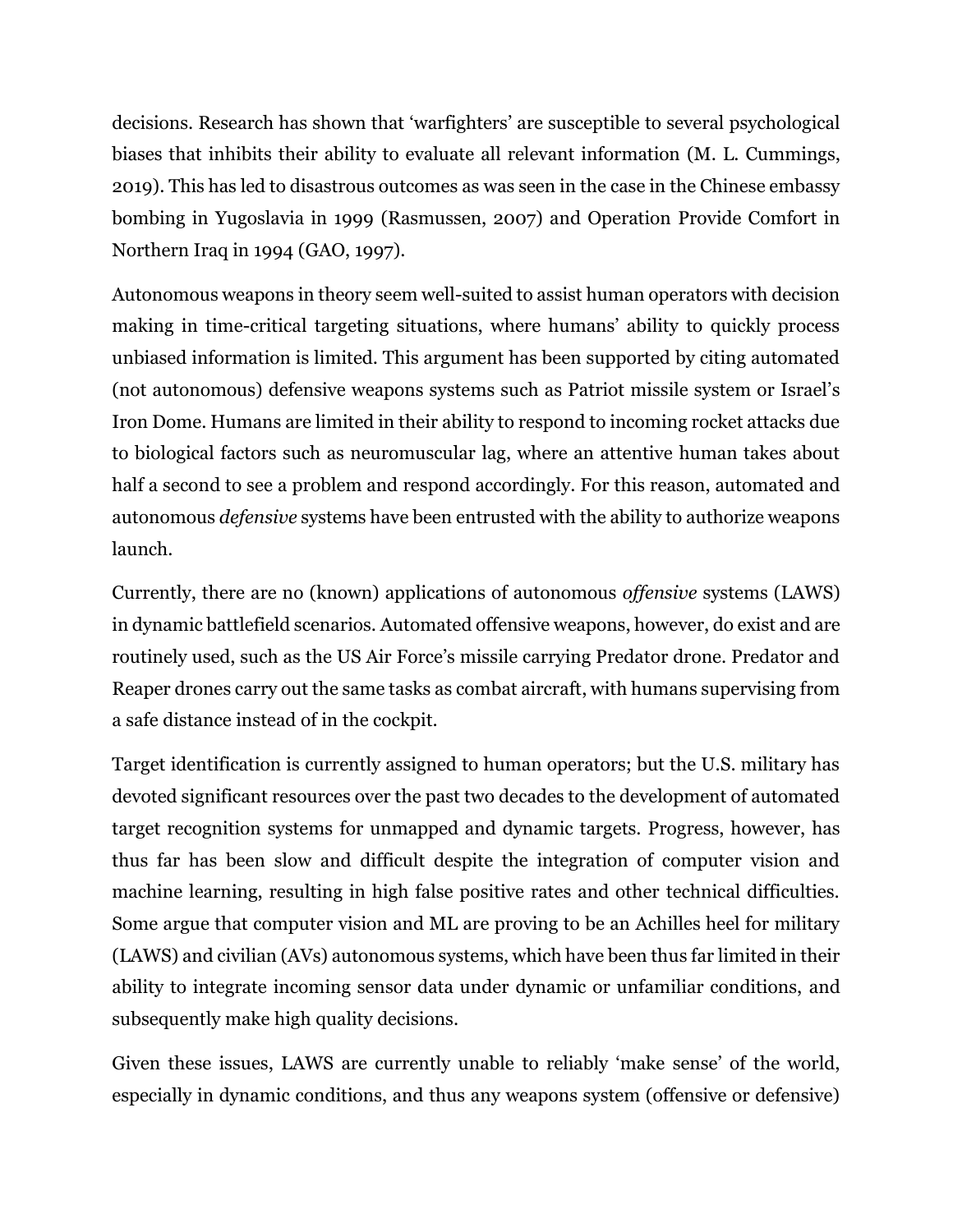that uses autonomous reasoning based on ML will be deeply flawed. Furthermore, the exploitation of computer vision weaknesses raises cybersecurity concerns. This has been seen in printed eyeglass frames that allow persons to evade or deceive state-of-the-art facial recognition systems (Sharif, Bhagavatula, Bauer, & Reiter, 2016), or printed posters and stickers that are used as 'visual adversarial perturbations' to successfully defeat autonomous vehicle road sign classification systems (Eykholt et al., 2017). This is concerning given that these two examples can corrupt safety-critical AI applications.

Due to these deep technological flaws, target acquisition remains the exclusive responsibility of human operators in current military operations.

#### *3.3.2. Meaningful Human Certification*

In missions that prosecute static targets, the pilot does not pick the target (this is done by a team of people), nor do they authorize the target (this is done by a senior official in consultation with a team of lawyers). A pilot bombing a predesignated target is there to deliver and confirm the weapon's release in accordance with the rules of engagement. In these missions, most MHC comes from the point of final target approval. While combat pilots can execute some judgement and abort a mission if some parameters are not met, such as civilians in the area, does it qualify as MHC in these kinds of missions? Due to improvements in technology, pilots in these types of missions can and have been successfully replaced by smart missiles where from over 1000 miles away, the hybrid autonomous/automated Tomahawk missile can deliver similar payloads with meterprecision accuracy. The Tomahawk can also 'loiter' for hours over the battlefield, allowing commanders to redirect the missile if circumstances change. Using digitized scene mapping from computer vision (not ML), Tomahawk missile precision far surpasses that of any human pilot and has spawned the term "surgical strike". These missions are expensive however with missiles costing  $\sim$ \$1M per copy. There also exists "fire-andforget" weapons that are beyond any real time MHC, that have replaced error-prone operators, where mistakes occur only when humans incorrectly enter target information or select the wrong target.

As is, MHC is ill-defined when applied to any kind of weapons system (autonomous or human-operated) as the 'fog of war', time pressures, and imperfect information all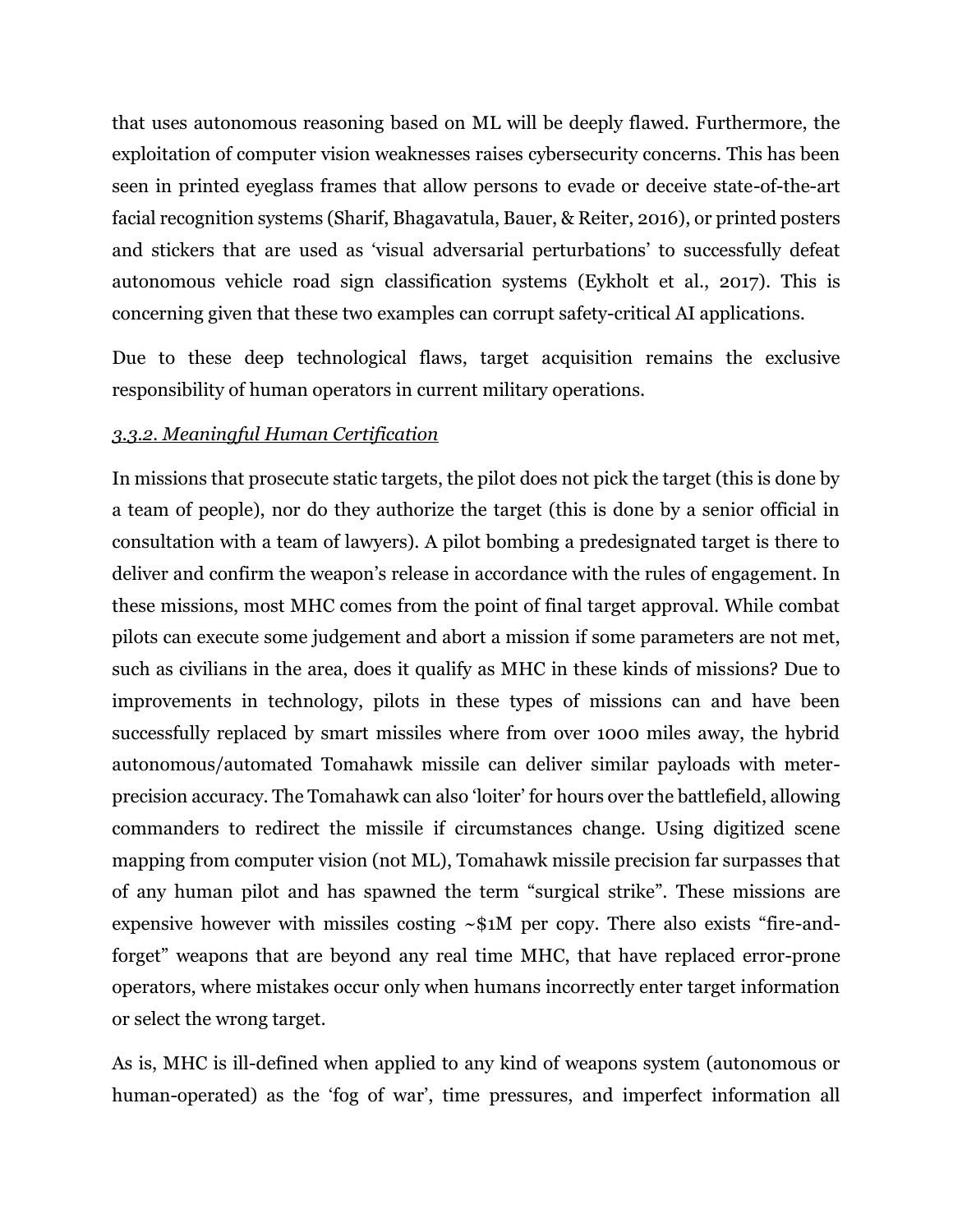converge to make real-time decision making on the battlefield extremely difficult and prone to error. Thus, the most meaningful forms of human control are the a priori decisions made about which targets to prosecute (building, person, etc.) and under what conditions.

Alternatively, could a more meaningful discussion emerge around the concept of Meaningful Human Certification (MHCrt)? The idea is that the use of offensive LAWS could be based on a two-step certification process. The first human strategic layer involves a high-level decision maker determining the target, and the second layer would be the deployment of an appropriate autonomous system capable of identifying and engaging said target with better-than-human odds. Unfortunately, certification of autonomous systems with better-than-human performance at complex safety-critical tasks has not been solved for either military or civilian applications and remains a point of intense debate.

Because these systems rely on probabilistic reasoning, powered by black box algorithms running through neural networks, it is hard to predict with high levels of confidence how these systems will perform in dynamic environments. Compounding the issue is that engineers have yet to devise a reliable way of testing these systems for errors of commission and omission. If LAWS is to become a reality, then there must exist strict certification criteria for strategic target selection by humans, and target identification and engagement by LAWS. MHCrt should involve rigorous, objective testing that clearly demonstrates better-than-human performance in comparable circumstances, while effectively safeguarding against cybersecurity attacks.

There exist other barriers to the responsible design and deployment of LAWS, like the fact that global military equipment manufacturers are indemnified against incidents on the battlefield. This policy is incompatible with the responsible use of LAWS in theatres of war, and manufacturers of these weapons, and the branches of the military that use them should be liable for potential misuses and abuses of these technologies. Some form of MHCrt would go a long way towards increasing accountability.

Those who argue against LAWS (e.g. Stop Killer Robots campaign, Future of Life Institute) often liken them to nuclear weapons, citing lack of proportionality and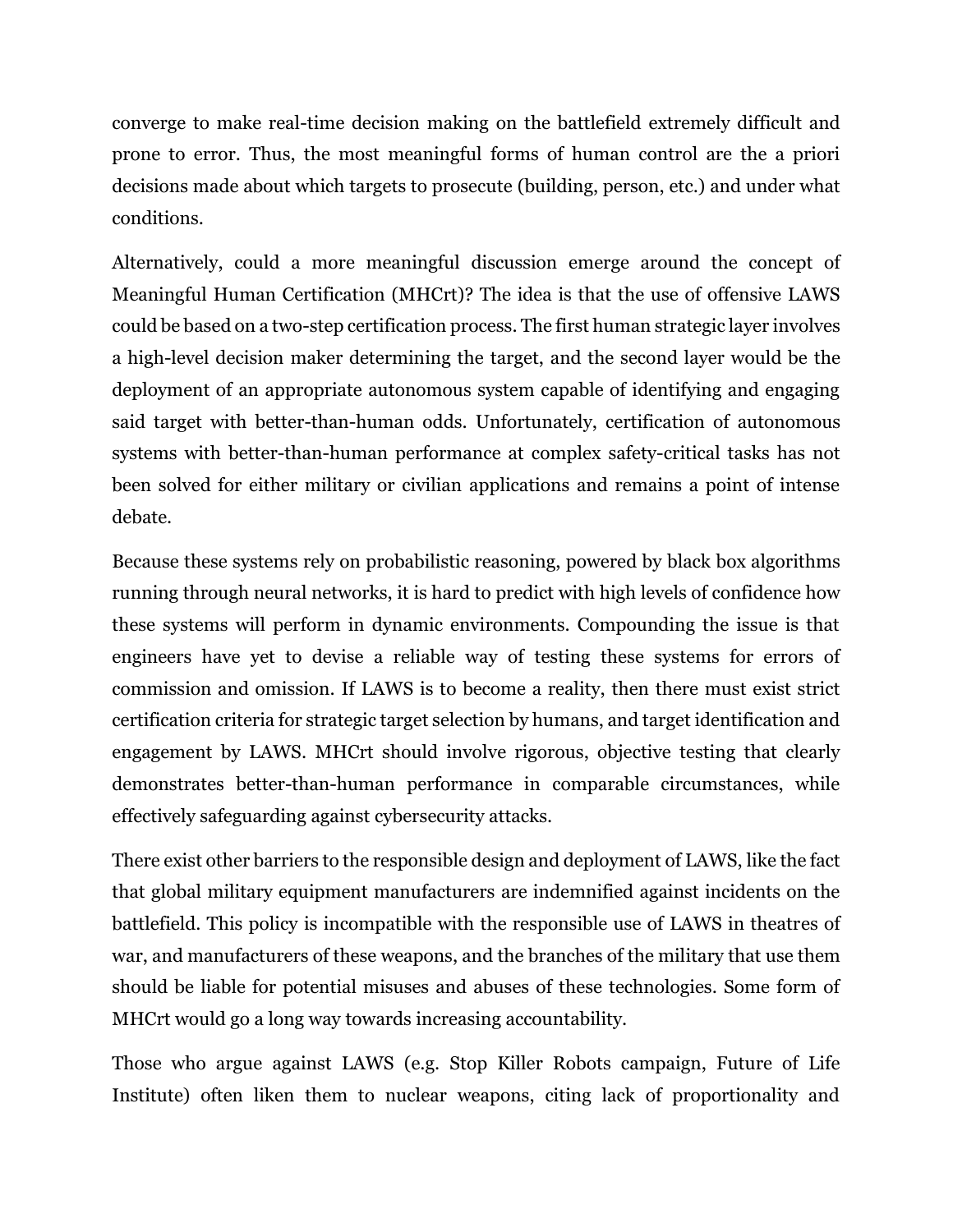distinction which are core tenets of Just War Theory. However, LAWS inherently demonstrate the opposite characteristics, where the Tomahawk missile for example, is the most precise and proportional weapon within the known US military arsenal. While it is possible for non-state actors to abuse these technologies, nuclear weapons and land mines have demonstrated that formalized bans do not deter rogue actors.

The argument has been made that given what we know about human error, and the lack of any real MHC in many documented weapons launch cases, it would be more ethical for commanders to launch a certified LAWS. This capability currently exists with regards to static targets (e.g. buildings), where it is preferable to launch a Tomahawk missile at a legitimate military target than deploy a human-piloted combat aircraft. It must conceded that there is a risk that political leaders would be less inclined to engage in diplomacy, which is why MHCrt focuses just as much on strategic human certification as it does on technological design certification.

While LAWS are not ready to negotiate dynamic environments today, Cummins argues that (2019) we owe it to potential victims of human error, and to pilots and operators likely to make mistakes in times of war. She encourages military researchers to continue working towards balanced role allocation in weapons systems that are at the very minimum, less prone to error than humans. The future of responsible LAWS is likely the implementation of meaningful human certification, "not insisting on an illusionary concept of meaningful human control" (M. L. Cummings, 2019).

A related concern is that in the highly competitive market for highly skilled roboticists and related engineers, aerospace and defence funding is dwarfed by the economic resources available to the more lucrative commercial sectors interested in AI (automotive, banking, IT). As a result, there is a widening gap between the global defence industry and its commercial counterparts in terms of AI technological innovation, as the best and brightest engineers are siphoned away by commercial interests. (M. 'Missy' L. Cummings, 2017)

## **4. The 'AI problem': A discussion**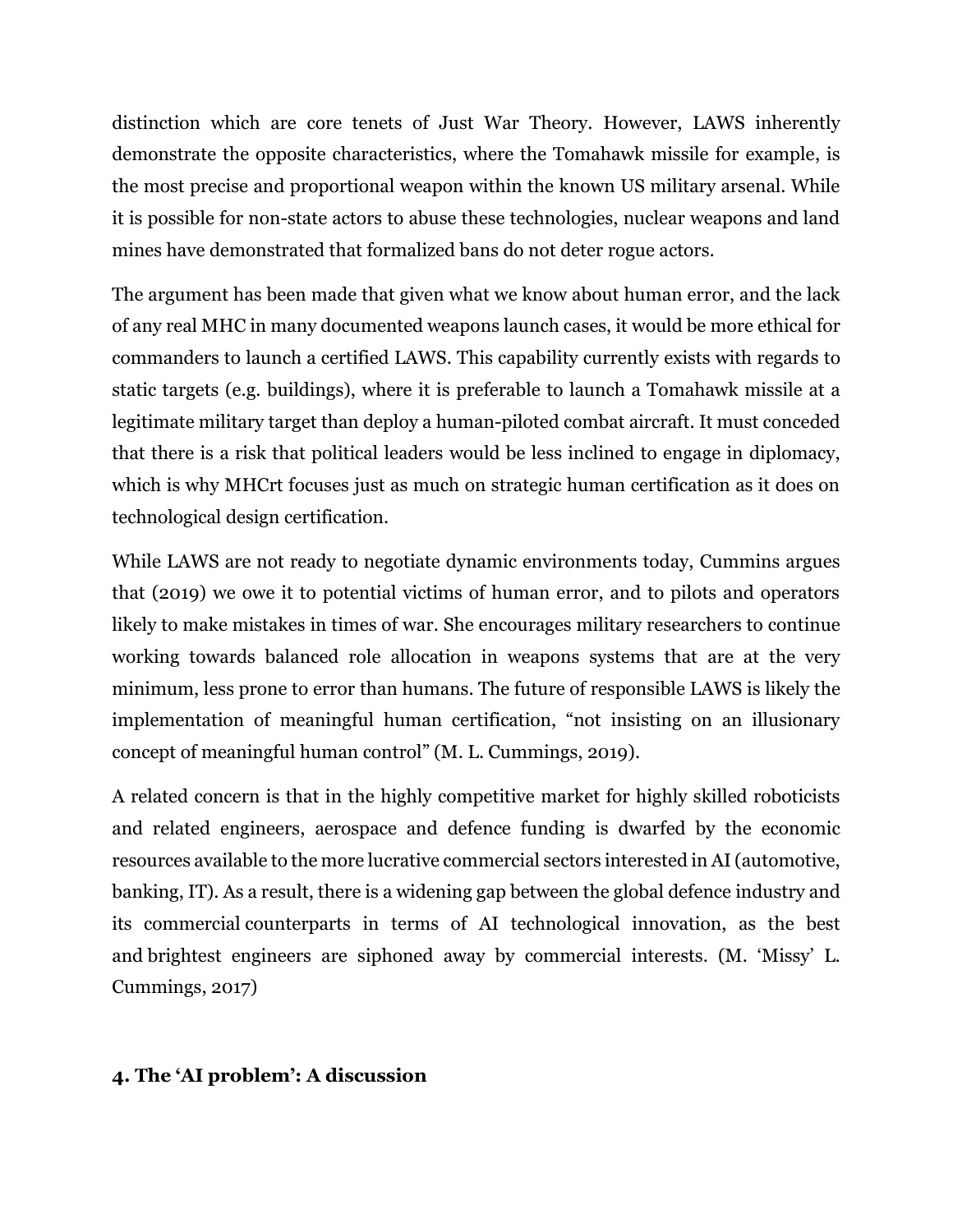The following discussions on AI in this section aims to briefly highlight some concerns that have been voiced about AI development in general, many of which are relevant to the cases reviewed above. The topics below are ordered from those this paper considers to be the most immediate to the most distant concerns, which more or less correlates with the overall maturity of the technology.

# *4.1. "The death of expertise and rise of data science"*

Some argue that just as the Industrial Revolution caused socioeconomic upheaval whereby mechanization reduced the need for human manual labour in manufacturing and agriculture, Al systems will reduce the demand for human labour in the service sector (Scherer, 2015). The most common retort is that much like today, there will be an abundance of new professions that will replace the old ones lost.

A sobering fact, however, is that the vast majority of occupations today already existed a century ago, and when we sort them by the number of jobs they provide, we have to go down to 21st place on this list until we encounter a new occupation - software developers - who make up less than 1% of the US job market (Tegmark, 2017).

AI systems perform tasks that once were the exclusive province of well-educated humans and is described by Hans Moravec's "landscape of human competence" (Moravec, 1998) where elevation represents difficulty for computers, and the rising sea level represents what computers are able to do. In his own words:

Computers are universal machines, their potential extends uniformly over a boundless expanse of tasks. Human potentials, on the other hand, are strong in areas long important for survival, but weak in things far removed. Imagine a "landscape of human competence," having lowlands with labels like "arithmetic" and "rote memorization," foothills like "theorem proving" and "chess playing," and high mountain peaks labelled "locomotion," "hand-eye coordination" and "social interaction." Advancing computer performance is like water slowly flooding the landscape. A half century ago it began to drown the lowlands, driving out human calculators and record clerks, but leaving most of us dry. Now the flood has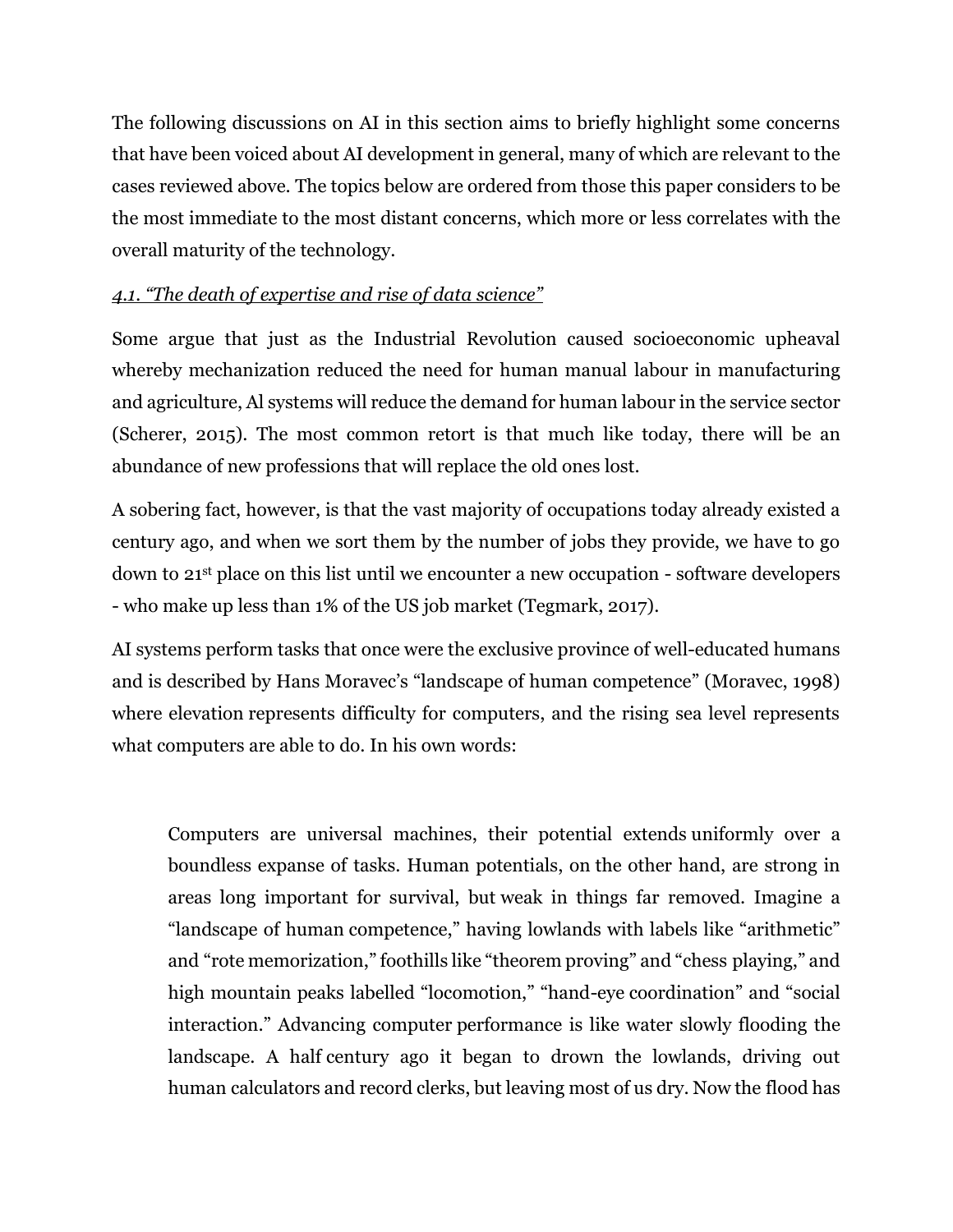reached the foothills, and our outposts there are contemplating retreat. We feel safe on our peaks, but, at the present rate, those too will be submerged within another half century. I propose that we build Arks as that day nears, and adopt a seafaring life! - (Moravec, 1998)

# *4.2. AI development: Concentration of resources, 'compute power' and asymmetric knowledge*

Industry trends suggest that AI development (as with most twentieth century technologies), will be largely driven by commercial entities rather than state agencies or small private actors. AI's commercial potential has already sparked a veritable AI arms race as large firms aggressively invest in various AI projects (Scherer, 2015).

Three of the four largest tech firms in the world (Galloway, 2018) are also ranked among the world's 8 largest AI companies (Forbes, 2017), with Google even appearing twice on that list5. Most companies on the list are approaching \$1 trillion in market capitalization worth (individually), with the 'poorest' company – Baidu – valued at \$99 billion. There is however one non-profit among them, OpenAI, but it was co-founded and is backed by the founders of several multi-billion-dollar companies including Tesla, PayPal, LinkedIn, and Y Combinator, as well as being supported by Amazon. UPDATE: While this paper was being written, OpenAI made a breakthrough with their GPT-2 AI text generator, refused to release the entirety of their research findings (as they usually have) citing 'responsible disclosure' for fears of misuse, and subsequently turned themselves into a for-profit enterprise (Waters, 2019).

It appears then, that the centre of gravity for AI development is to be found in the same place as the public risks of the twentieth century - large, highly visible corporations. If this turns out to be true, then the most significant advances in AI will likely come from regimedominant, incumbent firms that are highly visible to courts and regulators. Established firms' economies of scale and access to greater financial and human capital is even more concerning given recent indications that computational or 'compute' power (Tkatch,

 $\overline{\phantom{a}}$ 

<sup>&</sup>lt;sup>5</sup> In order Deepmind (owned by Google), Google, Facebook, OpenAI, Baidu, Microsoft, Apple, and IBM.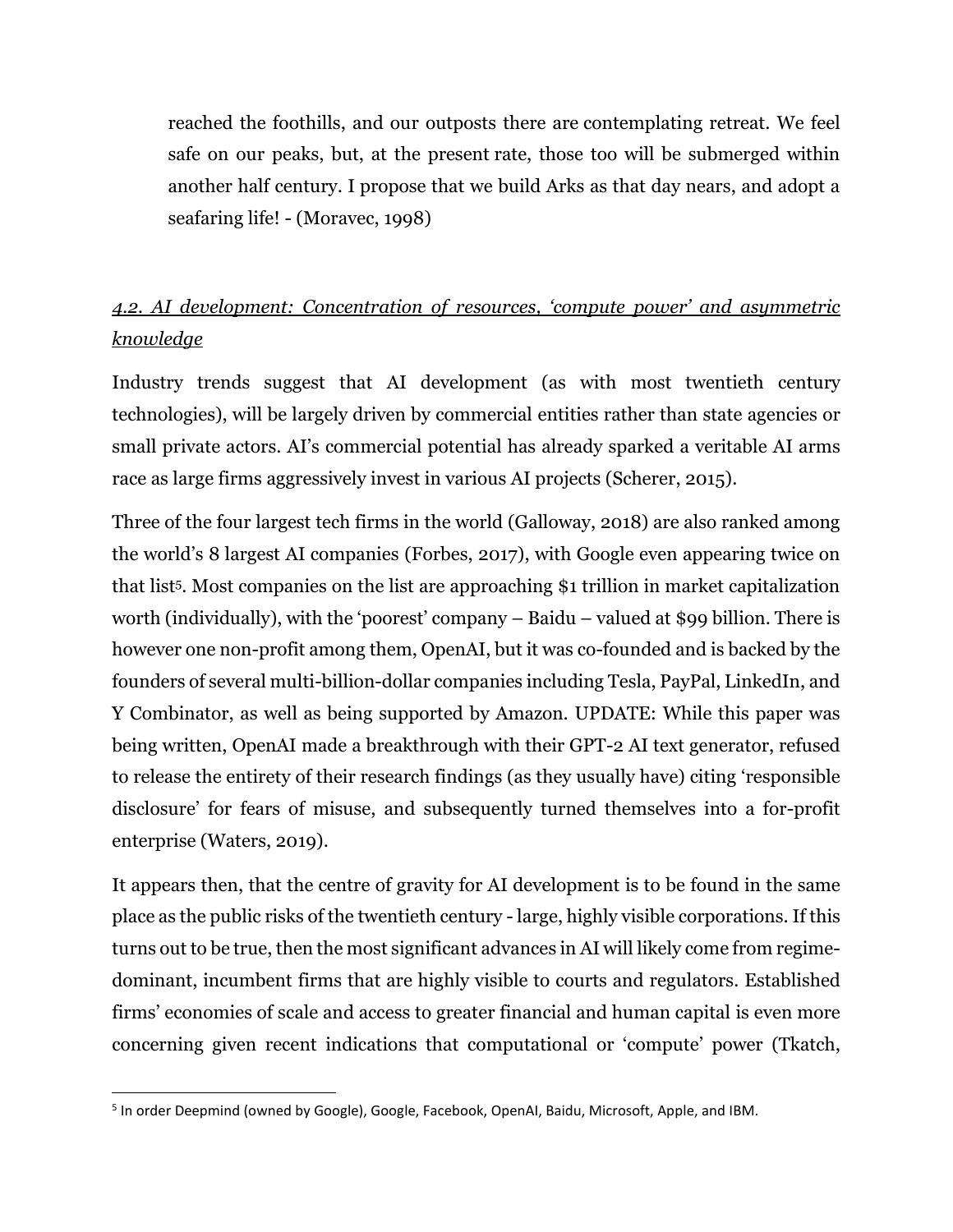2019) is a crucial – and likely the biggest determining - factor in developing more sophisticated AI (Scherer, 2015). Incumbent accumulation (Berggren, Magnusson, & Sushandoyo, 2015) also exacerbates the opacity problem because private firms are motivated to maintain secrecy, and not compelled to share information. In fact firms benefit from the law of patents that protect their legitimate interests in new technologies (Guihot et al., 2017).

Another consideration is knowledge asymmetry. While regulators possess an advantage in expertise over legislators and judges who are most often generalists, with workloads that span a variety of industries and several fields of law, agency expertise pales in comparison to that of large firms developing cutting edge AI applications (Scherer, 2015). Even the notion of expertise becomes quite 'slippery' when we consider that dominant strands of AI research have changed frequently during the industry's six decades of existence. Due to the broad interdisciplinary nature of AI research, could an IT engineer with no ML training be considered an 'expert'?

Probably for the first time in history, governments find themselves at an overwhelmingly disproportionate disadvantage against the major corporate stakeholders in AI. (Guihot et al., 2017)

# *4.3. AI Regulation: Ex-ante intervention, uncertainty and regulatory delay*

Regulators enjoy the freedom to conduct independent investigations and share legislatures' ability to act ex ante (before the event) compared to courts who by contrast, are inherently reactive institutions. Despite ex-ante action being diminished by rapid changes in direction and scope of AI research, regulators can still be effective by adopting standards laying out the characteristics that AI systems should have (Scherer, 2015), such as being limited to certain activities or remaining susceptible to meaningful human control. Regulating ex-ante can be used to avoid or limit risks to human health and safety, the environment, or mitigate against some moral hazard (e.g. gene manipulation). However, AI applications that pose a low risk in one area (e.g. human life) may simultaneously expose segments of society to other significant risks (e.g. loss of privacy, unemployment) (Guihot et al., 2017).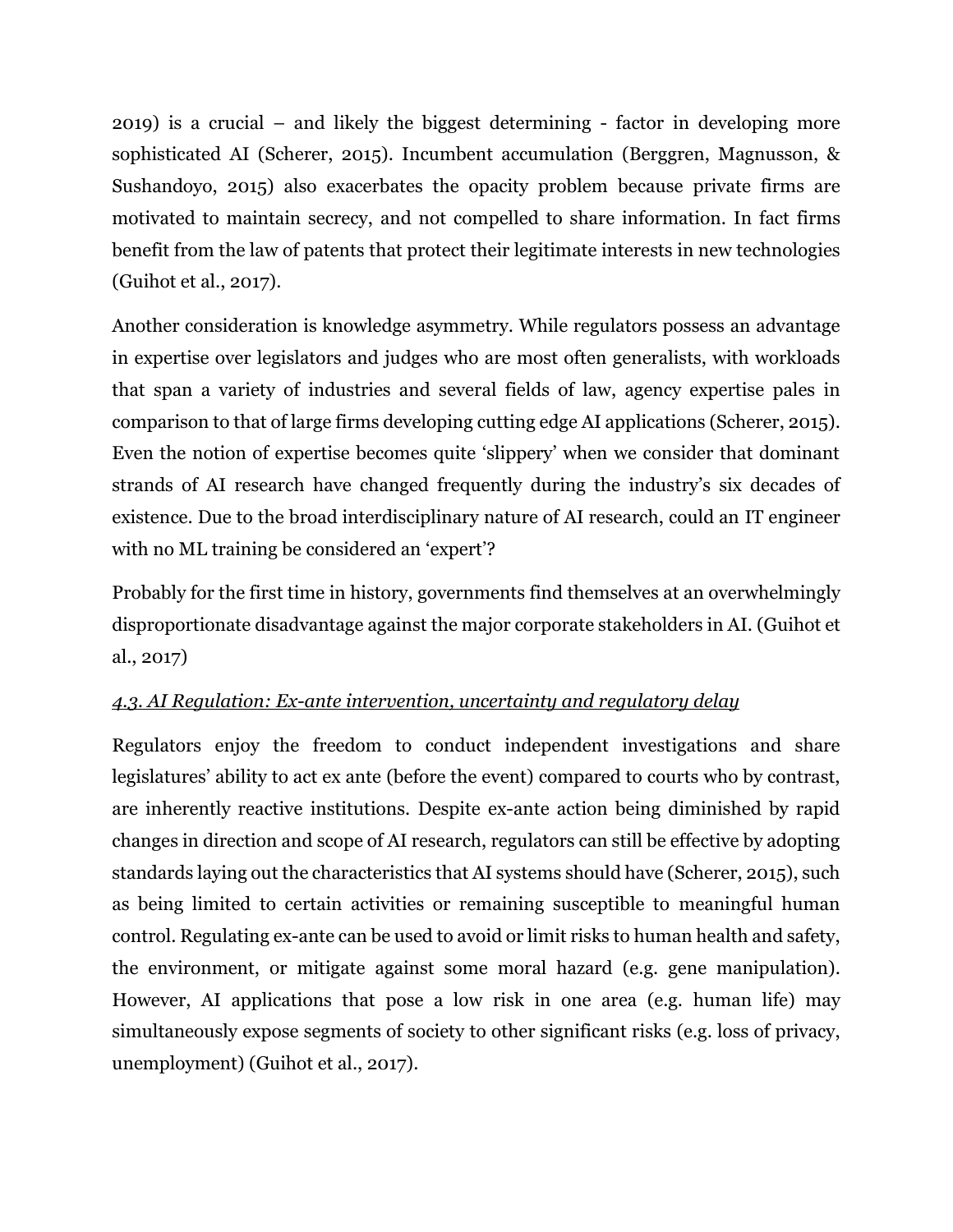Many argue that regulators should avoid regulating purely on the threat of unknown future risks and favour "wait and see" regulatory style approaches instead. This perspective is very much in alignment with other concepts such as 'permissionless innovation' that allow markets more freedom develop. This outlook found favour in the banking sector pre-GFC and remains popular elsewhere, as is the case with the Pharmaceutical industry, which is a 'wait-and-see industry', regulated by clinical trials. Ultimately, we must remain cautious about regulatory inaction "because a probability of harm is, under many circumstances, a sufficient reason to act. (Sunstein, 2003, p. 1055)"

Regulators should keep every available option open, because after over sixty years of AI research and development, regulatory intervention at this time could not be criticized as being overly reactive or precautionary (Guihot et al., 2017).

## *4.4. Exponential rate of change*

Today's three largest global money market funds (MMFs) were established between the 1940's and 1970's, but in 2014, Alibaba launched an online-only MMF, and in 9 months it became the world's 4th largest MMF. Exponential growth in digital technologies create metaphorical 'jumpgates', that allow firms to progress from 'too-small-to-care' directly to 'too-big-to-fail', completely bypassing the 'too-large-to-ignore' phase (Arner, Barberis, & Buckley, 2016a). This presents a significant challenge for regulators as developments in AI will likely outpace any attempt at regulating it, given that the 'too-large-to-ignore' window is where most regulatory intervention traditionally occurs.

Thus, the consequence of exponential rates of change is limited opportunities at significant intervention. Traditionally, regulators have relied on trial and error in order to keep technology beneficial, i.e. learning from mistakes. For example, we invented cars, repeatedly crashed, then invented seatbelts, airbags and now autonomous vehicles.

Unfortunately, more powerful the technology, the more likely a single accident will be devastating enough outweigh its benefits (e.g. nuclear war). Hence as we become more technologically sophisticated, the less we should rely on trial and error approaches to safety engineering. As AI controlled systems become more ubiquitous, the consequences of an AI malfunction crashing critical infrastructure such as the stock market, power grid,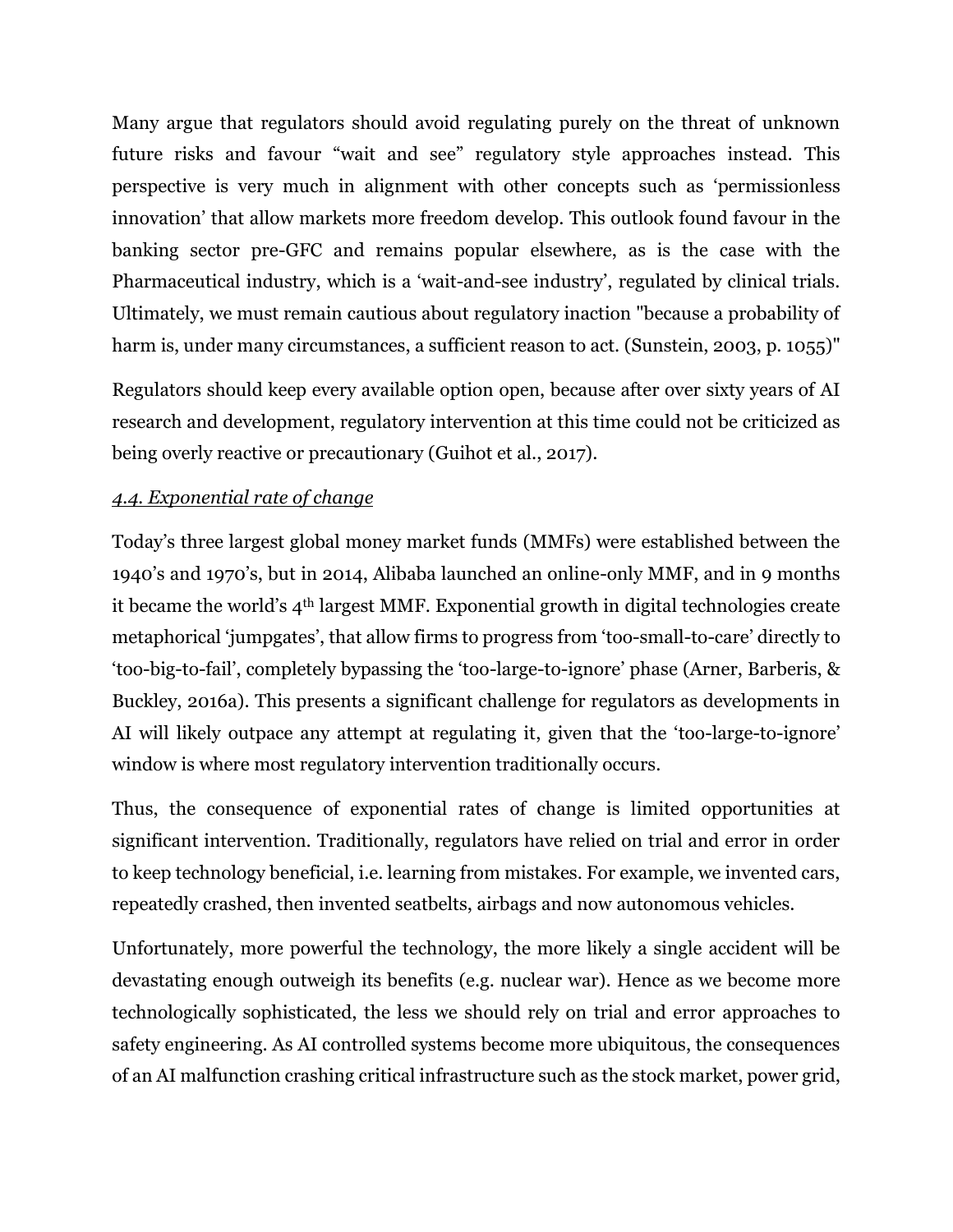or nuclear weapons system becomes non-trivial, and should prompt regulators to become more proactive and less reactive (Tegmark, 2017).

# *4.5. Black box architecture, liability and the explainability dilemma*

As discussed above, machine learning technology is inherently opaque, even to computer scientists. This does not mean that all future AI techniques will be equally unknowable, but deep learning, by its very nature, is a particularly inaccessible black box. Looking inside a neural net to wont reveal how it works, as its reasoning process is embedded in the functions of thousands of simulated neurons, arranged into scores of interconnected layers (Knight, 2017).

*Liability:* Currently it is not clear exactly how, why and where deployed AI models hold their creators liable and needs to be made crystal clear. For example, in healthcare, models created and trained by third parties are increasingly used by physicians. Where does liability lie? If these models are statistically more accurate than human physicians, will the burden be on physicians or healthcare providers to default to the most accurate solution? Even if they don't understand how the model works or where the data comes from? What if the model makes an error, who is responsible? Does a model train continuously during deployment? If so, the model is reshaping itself based on the data its being exposed to. Who is responsible in that circumstance (Burt, 2018)? What is clear is that at the very least the basic framework for how liability exists in practice needs to be clear before AI model deployment.

*"Fail silence":* How do we differentiate what is a failure from what isn't? Knowing when to introduce human review and conduct anomaly detection will be crucial. When the input data changes over time, the model continues to make correct decisions, but for reasons that don't make full sense. However, the model may be silently being pushed towards failure, and when the model eventually fails, debugging it becomes an impossible task (Burt, 2018).

An example of this was in 2015, Google's image classifier began classifying black people as gorillas. The engineers had no idea this was going to happen, Google apologized and began to work on the problem. However, three years later, Google was still unable debug and figure out why this was happening. Eventually, Google ended up having to remove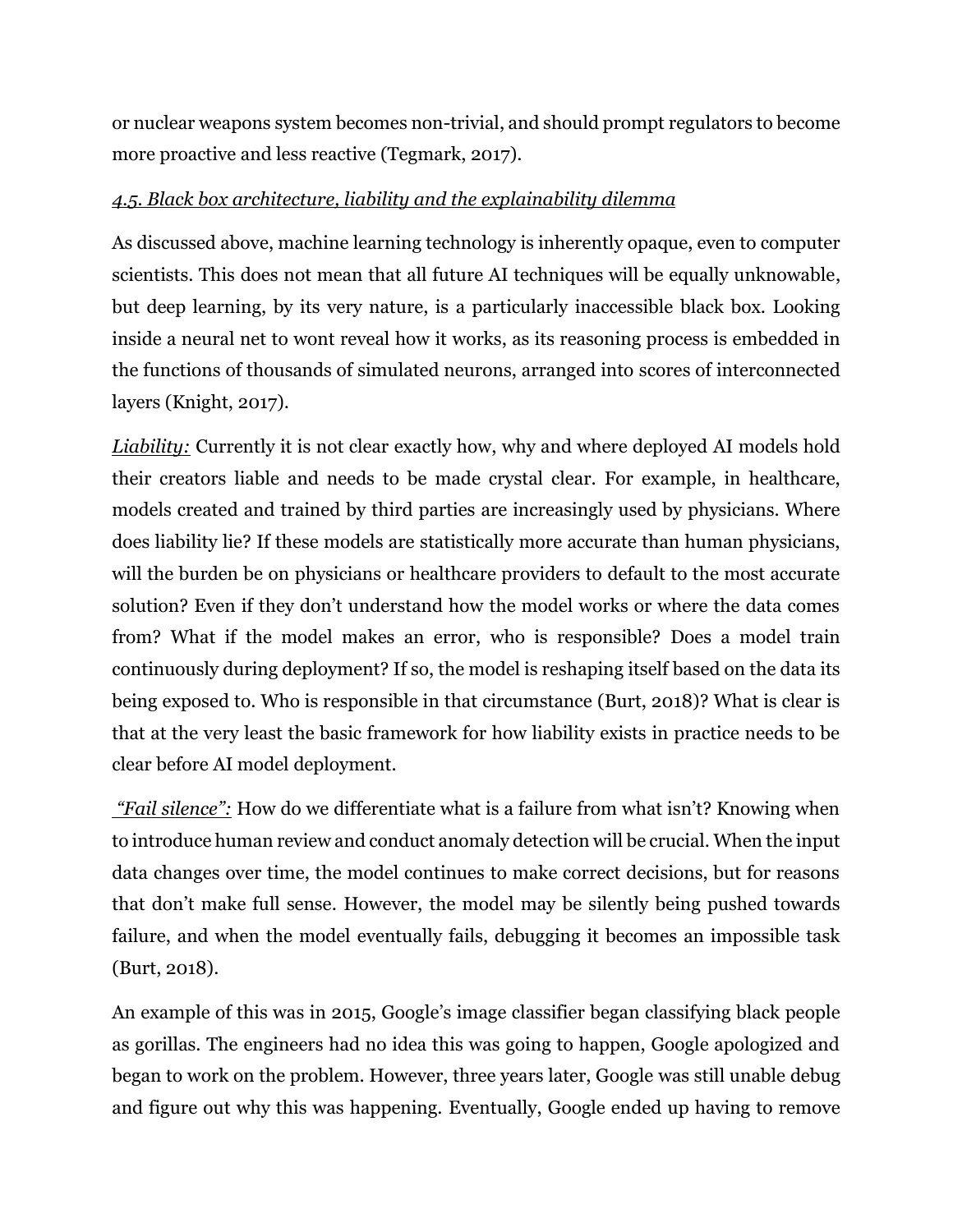the labels "Gorilla, chimp, chimpanzee, and monkey" from their image classifier to 'fix' the problem (Simonite, 2018).

Now while most would argue that an AI system must be able to explain its decisions in human terms in order to be trusted, much of AI's ingenuity stems from its ability to find data representations that are inherently non-transparent to the human mind.(Danielsson, Macrae, & Uthemann, 2017). For this reason, black box neural networks pose a particularly interesting dilemma:

It seems that there exists a trade-off in some tasks between performance (accuracy) and explainability (Seseri, 2018).

Unencumbered by human cognitive bias, and armed instead with computational brute force, some AI are described as "creative" when they find solutions that humans have not considered, much less attempted to implement. This has been observed many times in videogames, and more famously in the case of AlphaGo's "Move 37"6. The reality is that due to cognitive limitations, humans cannot process all (or even most) of the available information at our disposal when faced with time constraints, and therefore we settle for a satisfactory solution rather than an optimal one. It is this ability to generate unique solutions that makes AI attractive (Scherer, 2015). Some argue therefore, that the level of explainability is always going to be the result of a trade-off, and this needs to be clearly documented (Burt, 2018).

Even if full explainability were possible, this would spawn 'white-box scenarios', which as previously discussed, raises cybersecurity concerns about the exploitation of a computer system's weaknesses. A white-box scenario is where adversarial human agents (attackers) know the internals (architecture and parameters) of the AI system being attacked (Sharif et al., 2016) This would make optimisation against safety-critical AI systems dangerous, and much harder to prevent.

 $\overline{\phantom{a}}$ 

<sup>•</sup> <sup>6</sup> Google's AI AlphaGo made a never before seen, "one-in-ten-thousand" move to defeat grandmaster and 18-time world Go champion Lee Sedol in game 2 of a 5-game match that took place in 2016. The infamous move became knowns as "Move 37" (Metz, 2016).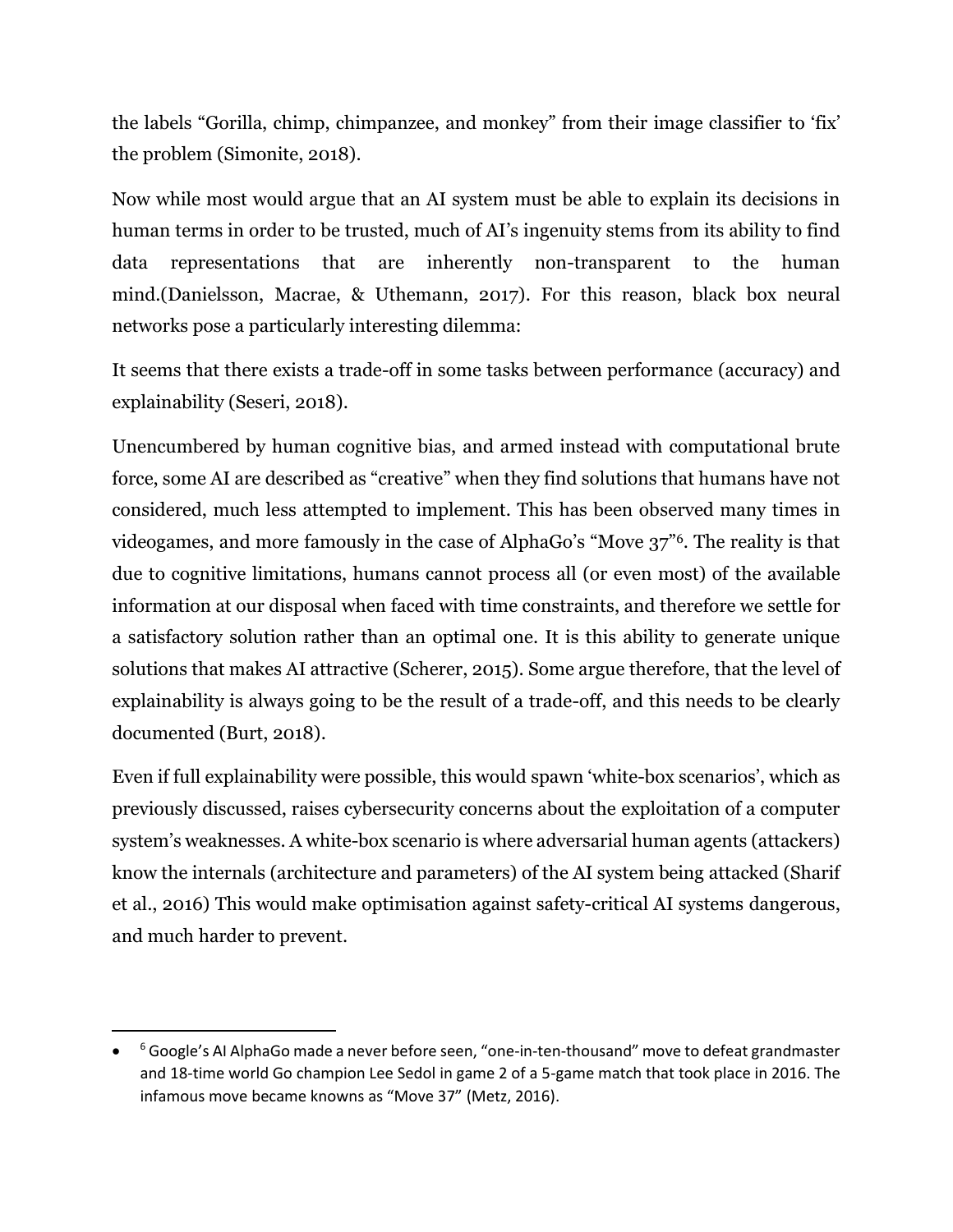*Interrogability:* As noted above, different models make different trade-offs between accuracy vs explainability, but on the human side, who can we ask or interrogate if we need to get an accounting for any specific model output? Interrogability is therefore concerned with both the technical and social aspects of explainability (Burt, 2018).

# *4.6. Autonomous systems / AI type approval*

To date, there exists no industry consensus on how to test autonomous /AI systems, particularly in safety-critical environments, as these approaches to computer-based reasoning have been heavily criticized (M. L. Cummings & Britton, 2018). The novelty and unpredictability of autonomous systems means that many failure modes will be unforeseen, and therefore untested and unmanaged until they occur. This scenario has unfortunately been played out in several pedestrian and occupant fatalities involving autonomous vehicles (Skeete, 2018). If reducing the risk of human error is to be the principal benefit of autonomous systems, then autonomous systems must first become more reliable than humans (M. L. Cummings & Britton, 2018).

## *4.7. AI ethics and principles*

The use of military robots, the nature of human-robot relationships (sex partners, caregivers, servants) and the concept of robot/AI personhood, will likely raise ethical questions and concerns in the future. Thus, in addition to establishing regulatory regimes that govern the design and deployment of robots and AI in society, we must consider the need to establish a code of ethics that underpins their operation. Any such value system must reflect a broad normative consensus on what ethical values robots and AI systems must embody (Guihot et al., 2017).

## *4.8. AI alignment*

AI alignment (or value alignment) is the process of ensuring that artificial intelligence systems reliably do what humans want. To achieve AI alignment, we must have a satisfactory definition of human values, gather human value data in a manner compatible with those values, and find reliable ML algorithms that can learn and generalize from this data (OpenAI, 2019).

Alignment gets harder as ML gets smarter for two main reasons: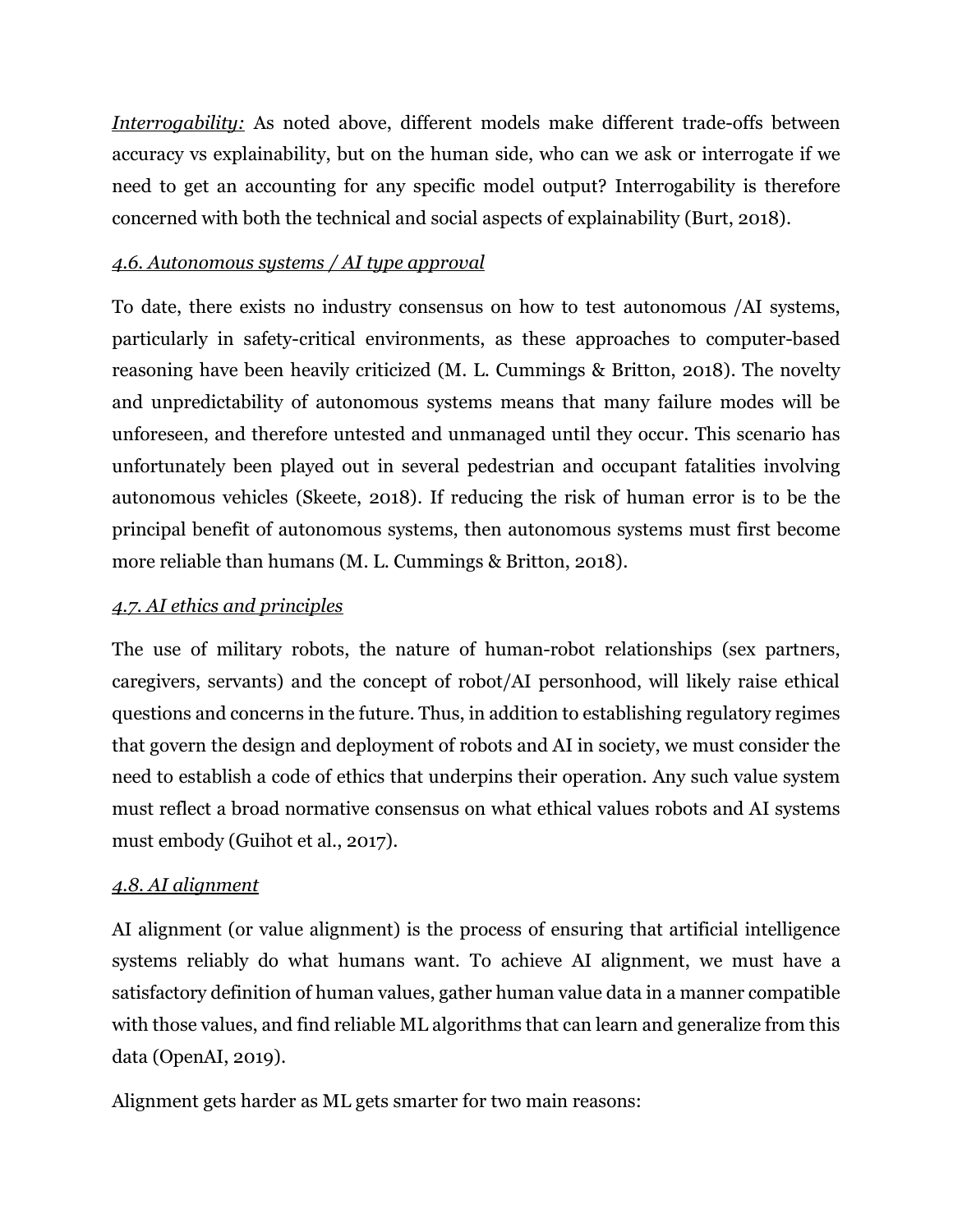- 1. As AI is increasingly applied to consequential and complex tasks (hiring, medicine, scientific analysis, public policy), more reasoning will be required, leading to more complex alignment algorithms.
- 2. Advanced systems may be capable of answers that sound plausible but are wrong in nonobvious ways. This is not the same an intentional deception. A ML model trained on human data may not be able to differentiate what is "truth" from what humans say is "best". We must therefore recognize that we are unable to answer some types of questions, and therefore, must prevent AI from pretending to answer (OpenAI, 2019).

Unfortunately, the AI goal-alignment problem is currently unsolved, and remains the subject of active research. Training an AI to learn, adopt, and retain our goals are incredibly difficult problems (Tegmark, 2017) and goal system engineering does not yet exist as an established discipline. Furthermore, there is currently known method for transferring human values to a digital computer (value-loading) (Bostrom, 2014). Given the monumental task ahead, it is probably safest to start devoting our best efforts now, to ensure that we'll have the answers when we need them (Tegmark, 2017).

# *4.9. Recursive Self-Improvement and Superintelligence*

It has been argued that AI systems designed to recursively self-improve could lead to a singularity event or 'intelligence explosion' and therefore should be subject to effective safety and control measures. These principles reflect concerns within the industry specifically related to the development of AGI. Developers have considered and even developed various technical contingencies like DeepMind's "big red button" that could be activated in the event that an AI becomes adversarial. The implication is that up to this limit, the "nuclear option" of shutting down a rogue AI completely is always available to its creators. (Guihot et al., 2017).

Unfortunately factors such as controversy, hype and charlatanry may cause 'long term AI concerns' to be shunned by respected scientists and other established figures (Bostrom, 2014). However as stated before, "any intellect that greatly exceeds the cognitive performance of humans in virtually all domains of interest" (Bostrom, 2014) deserves at least a paragraph or two of consideration here.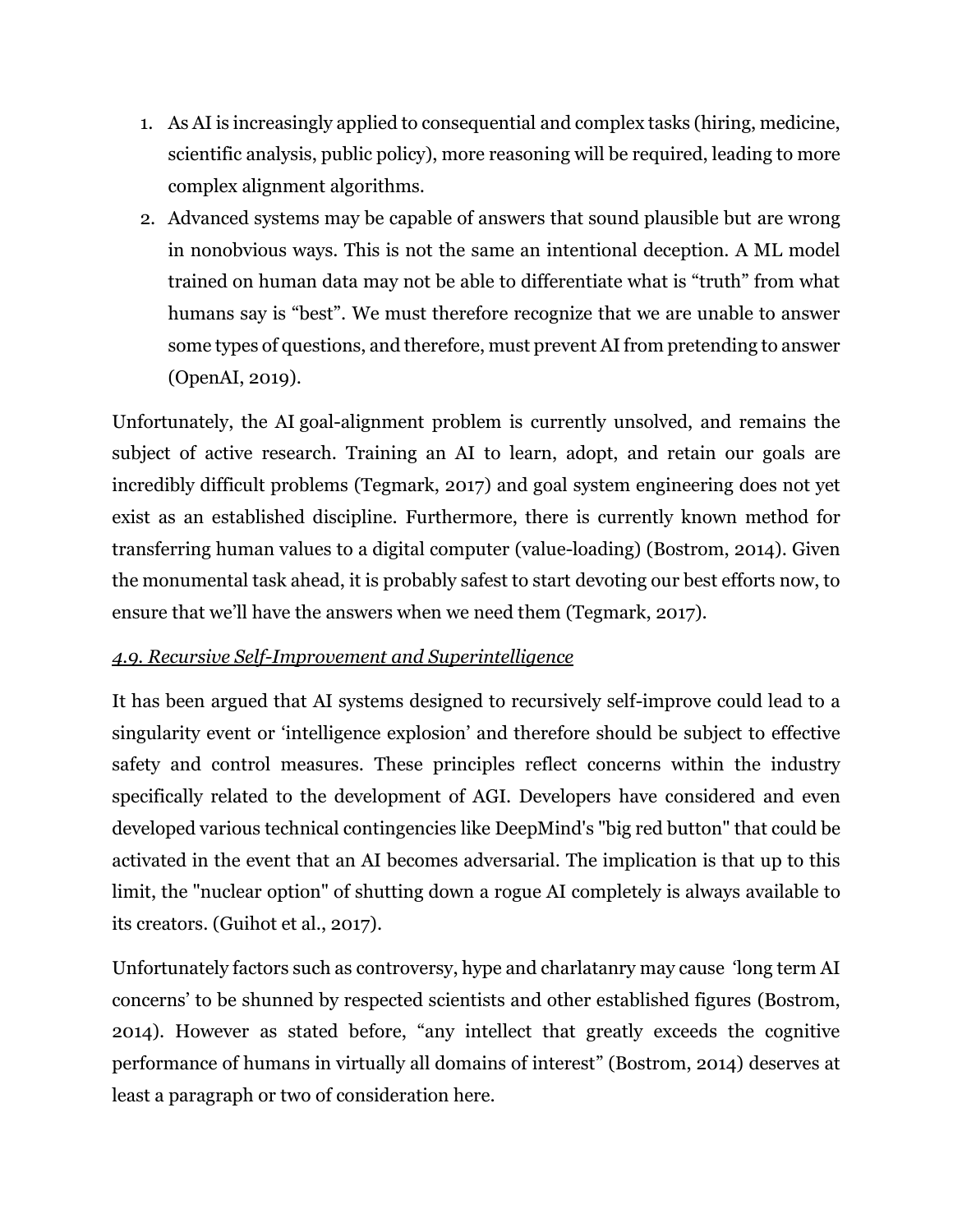Several forms of Superintelligence have been proposed such as Quality Superintelligence which is described as a system that is at least as fast as a human mind but is vastly qualitatively 'smarter' in the performance of anthropocentrically complex cognitive tasks (Bostrom, 2014). However, this paper considers Speed Superintelligence to be a much more relevant concern given all that has been discussed thus far. Speed Superintelligence is an intellect on par with human baseline intellectual capability, but faster (i.e. AGI running on fast hardware. Consider the computational and internal communication advantages of today's modern computer compared with the human brain: Biological neurons operate at a speed of about 200 Hz, while a modern microprocessor performs at 4 GHz. Axons carry action potentials at speeds of 120 m/s or less, whereas electronic processors can communicate optically at the speed of light (300,000,000 m/s). An emulation running at 10,000x that of a biological brain could read a book in a few seconds and write a PhD thesis in an afternoon. At 1 million x an emulation could accomplish an entire millennium of intellectual work in one working day (Bostrom, 2014).

Executing intellection at such speeds would have the effect of dilating time, making human timescales else seem like slow motion in comparison. A speed superintelligence might prefer to work only with digital objects, and commune mainly with other fast minds, rather than with humans, as faster minds face greater opportunity costs in the use (or misuse) of their time (Bostrom, 2014). There is much more to be said on the issue of Superintelligence, however it is beyond the scope of this particular paper.

## *4.10. Control*

Control is the ability for human operators to monitor an AI system and alter its behaviour if necessary. Control is based machine-human communication where a human is still "in the loop" (Tegmark, 2017). The 'Control Problem' (Bostrom, 2014) arises when an AI agent is operating on behalf of a human principal and occurs in the operational phase. Loss of local control (legally responsible humans for operation and supervision) or general control (any human) of AI is a significant concern, especially in the case of the latter. Peter Huber coined the term "public risk" and defined it as threats to human health or safety that are "centrally or mass-produced, broadly distributed, and largely outside the individual risk bearer's direct understanding and control" (Scherer, 2015).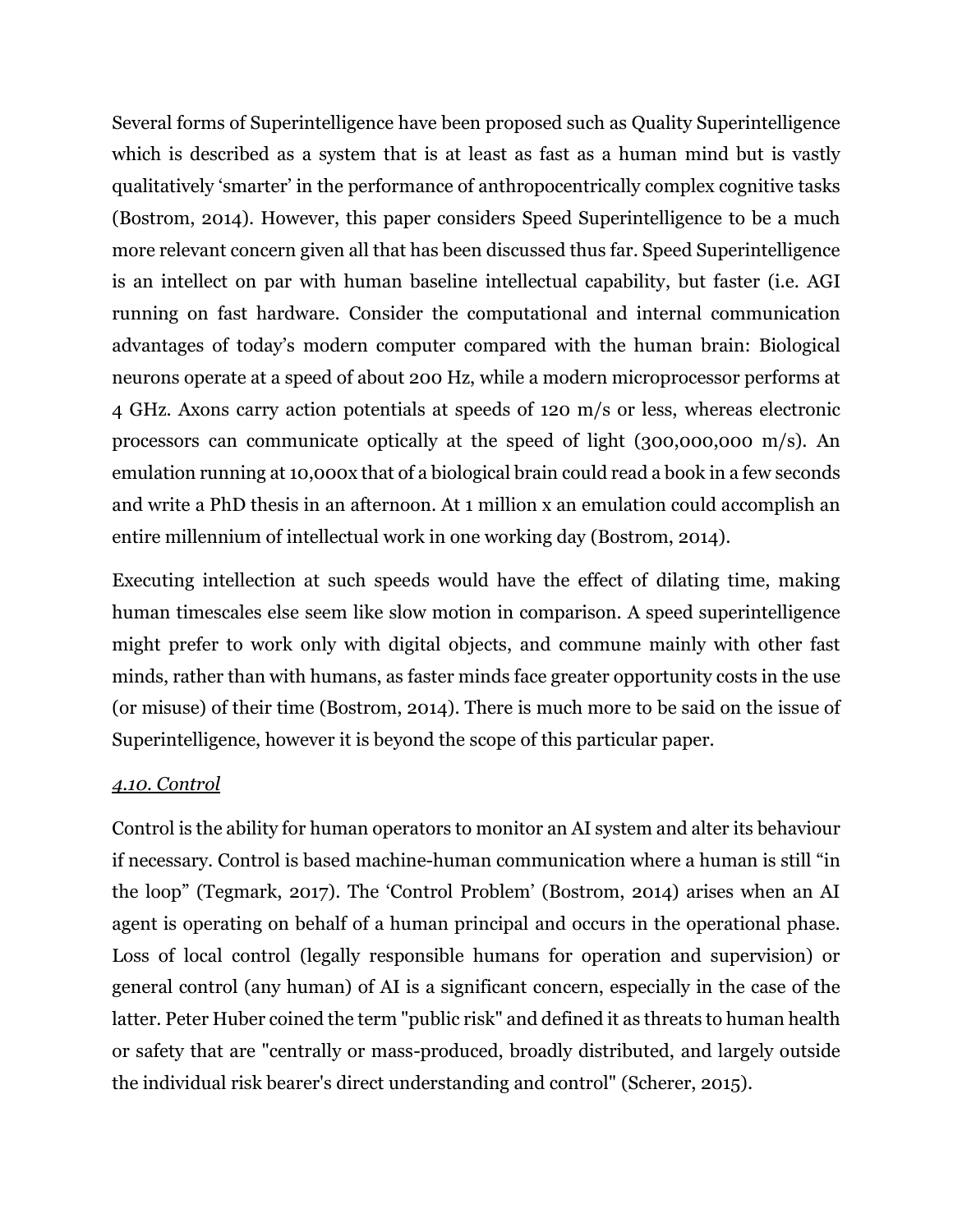Of course, loss of all human control need not mean significant public risk if the AI is aligned with human values, however human values are currently nearly impossible to define with any precision. Even if its goals were aligned, there is the risk of malignant failure, in particular what Bostrom (2014) calls 'perverse instantiation'. Perverse instantiation is where the AI system discovers a way of achieving its final goal that violates the intentions of the programmers who defined the goal.

An example of perverse instantiation is as follows:

- Final goal: "Make humans smile."
- Perverse instantiation: [Paralyse human facial musculatures into constant beaming smiles] (i.e. manipulating facial nerves).

Needless to say, others (Bostrom, 2014; Tegmark, 2017) have written extensively on the issue of control, preventative measures and the loss of control which far exceed the scope of this paper. However, one of Bostrom's insights in particular is worth sharing here. He argues that 'behaving nicely' while in a box and devising escape plans are both convergent instrumental goals for friendly and adversarial AI's alike. A friendly AI might 'behave nicely' because it defers to humans, and an unfriendly AI might do the same as part of a long-term strategy. An unfriendly AI may try to escape to pursue its own goals, but a friendly AI might do the same if realized that we would be making a mistake by shutting it down and creating another potentially unfriendly AI. Thus, the good behaviour of a system in its juvenile stages fails utterly to predict its behaviour at a more mature stage. But let us return to present times.

One need not accept the possibility of a superintelligence post-apocalyptic scenario to appreciate the control problem. Today's algorithms are capable of autonomously executing commands such as stock trades on timescales measured in nanoseconds, which puts these actions beyond human real-time intervention. Fortunately, stock trades can – and have been – reversed (Scherer, 2015).

## **5. Conclusion**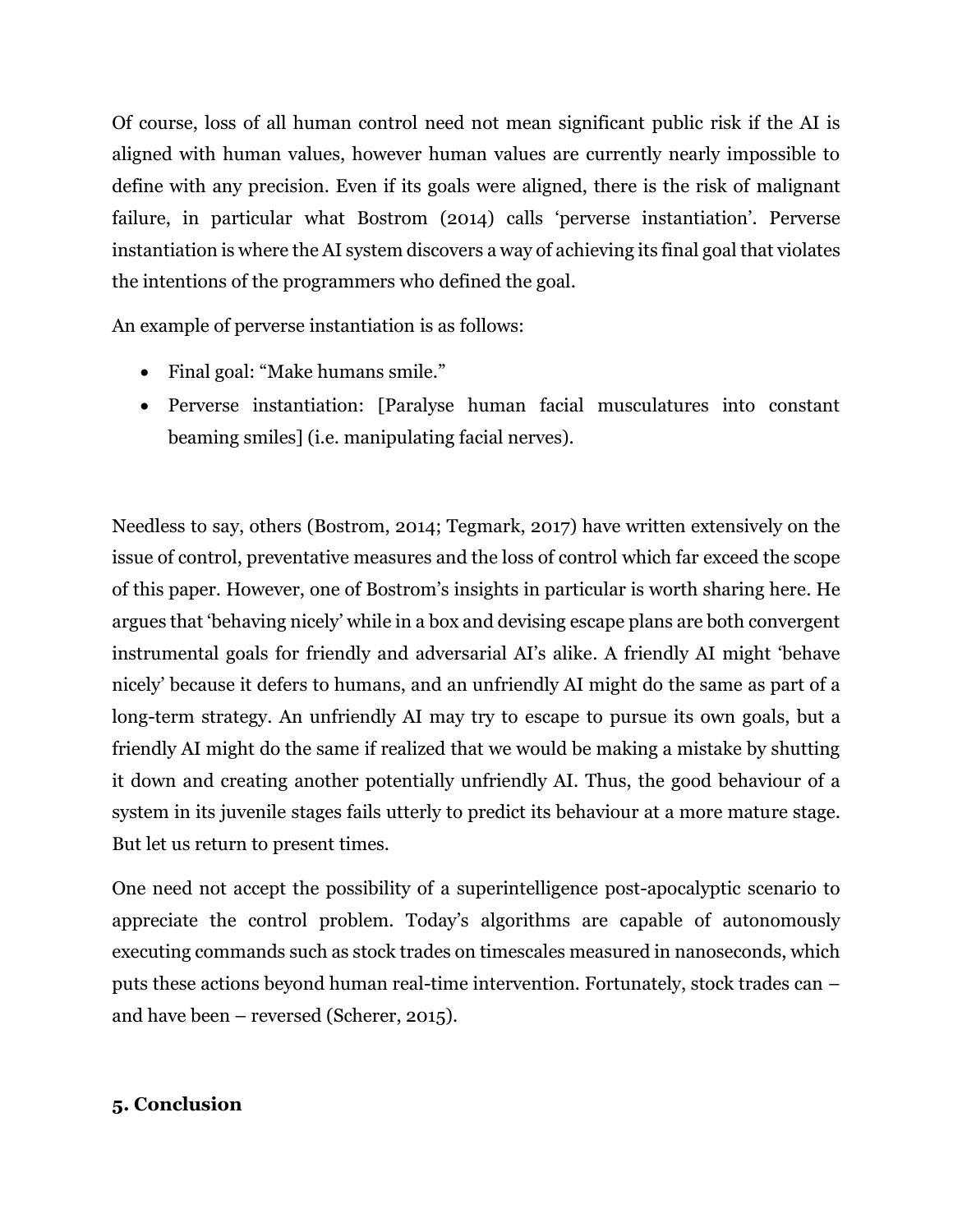The following section are various possible concepts and actions that may be worth exploring further with regards to the 'AI problem'.

## *Useful classifications of AI*

A first useful step that could be taken by social scientists and policymakers would be to categorize the various capabilities of AI, maybe a refined version of the basic 'narrow, strong and general intelligence' typology that is currently in use (Guihot et al., 2017). This could be like what was done with categorization of autonomous vehicles Levels  $1 - 5$ . While the current formulation of AV typology has been criticized by some, it remains a useful heuristic for problem solving that all stakeholders can have meaningful discussions around and amend as needed. Some have also suggested that AI could also be broadly categorized by application, e.g. biometrics (fingerprint, iris scanning, voice and facial recognition), safety-critical, etc.

## *Systems engineering approach*

 $\overline{\phantom{a}}$ 

The systems engineering process has been proposed as an ideal, best-case model to guide the major steps of an AI system's development lifecycle. In this process, technical risks are (theoretically) identified early and mitigated through careful design, development, and testing, with a focus on safety, reliability, or redundancy where needed (M. L. Cummings & Britton, 2018).

Engineers are (in theory) able to trace design decisions back to relevant system requirements, to ensure that the end product matches stakeholder needs. Traceability to requirements, therefore, is a key component of the systems engineering process throughout the design and implementation phases. In the United States for example, the Federal Aviation Administration (FAA) has the reputation of approaching regulation in the most conservative and precautionary manner, where new aircraft are extensively reviewed and tested before being allowed to be put to real-world use<sup>7</sup> (M. L. Cummings & Britton, 2018).

 $^7$  Given the level of scrutiny the FAA is known for, it will be interesting to see the final report about on the regulatory failures that resulted in two deadly crashes and the subsequent grounding of the Boeing 737 globally.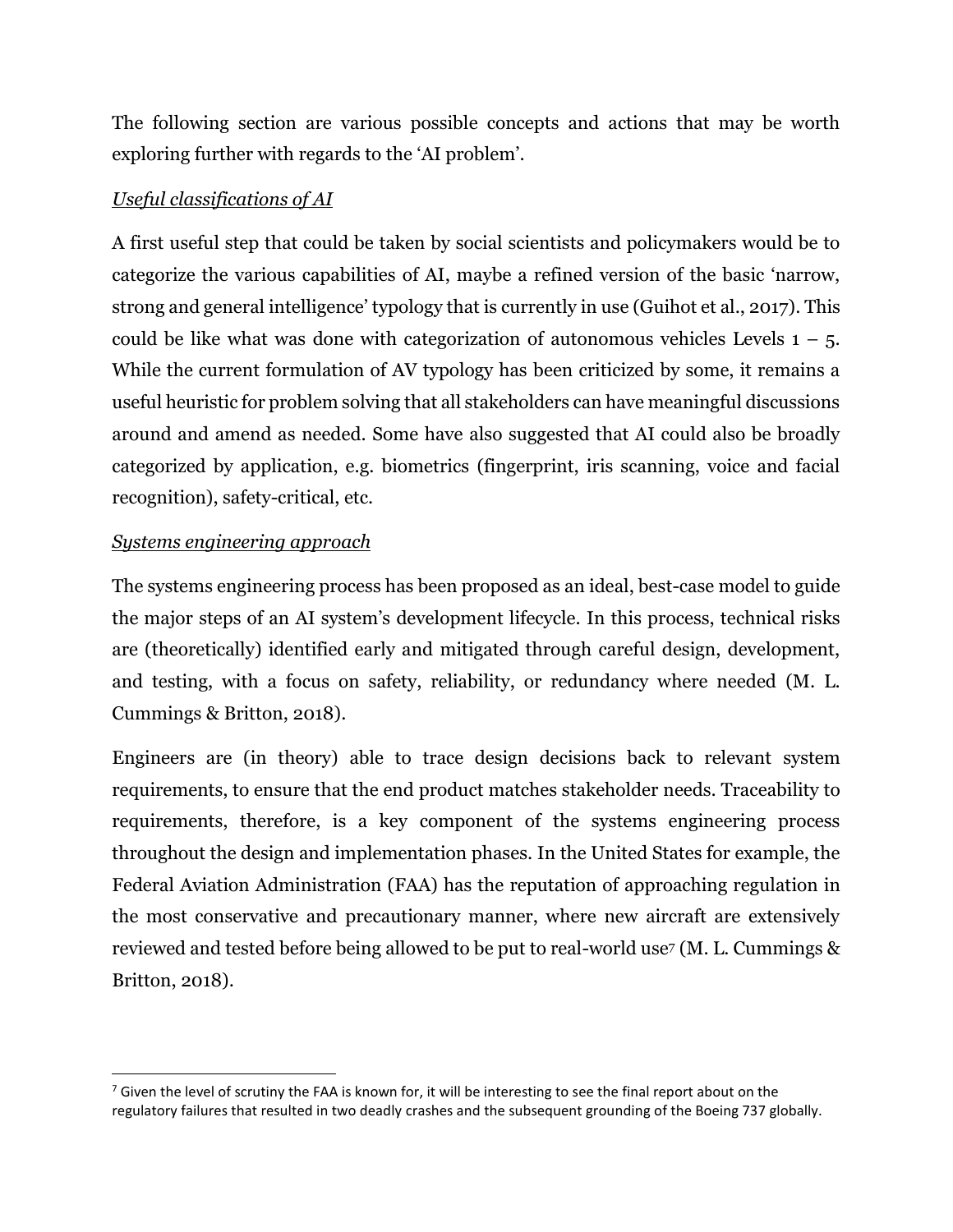The reality is however, that many companies do not fully comprehend the risks embedded within their systems, and the full implications of taking short cuts through the engineering process. Similarly, AI development represents a significant increase in system complexity, where engineers and computer scientists are yet to determine what processes and technologies are required for effective AI and autonomous systems testing and type approval. Given this lack of consensus on testing methods for embedded probabilistic reasoning in AI systems to ensure better-than-human performance, especially in safety-critical applications, it seems prudent that regulators adopt more precautionary measures at this time. (M. L. Cummings & Britton, 2018)

#### *Sector specific regulation*

This paper argues that the regulation of AI should be largely kept sector specific, especially at the level of rules and standards. Regulation of medical device software (MDS) for example, is tightly regulated, especially software in 'safety-critical' medical devices (implants, insulin pumps, pacemakers) that have wireless networking protocols. In addition to raising security and safety concerns, safety critical MDS regulation must also address specific issues such as medical data access (e.g. patient and researcher access). Automotive industry regulators on the other hand, once tasked with understanding the intricacies behind catalytic converters, dynamometers, and physical devices must now become much more familiar with complex software that has been integrated into these vehicles (Ohm & Reid, 2016).

#### *Gatekeepers and standards*

Some have argued (Bryson & Winfield, 2017; Dafoe, 2018) 'loose coupling' with professional societies and certification agencies would reduce knowledge asymmetries between regulators and firms. This strategy of enrolling gatekeepers has already proven to be successful elsewhere. 'Gatekeepers' are agents or organizations who have a strategic position over those who are the subject of regulation. That position may either be conferred by legal means through the legislature (e.g. auditors, certification agencies, insurers) or by market position (e.g. retailers – tobacco and alcohol age verification, airlines – visas verification).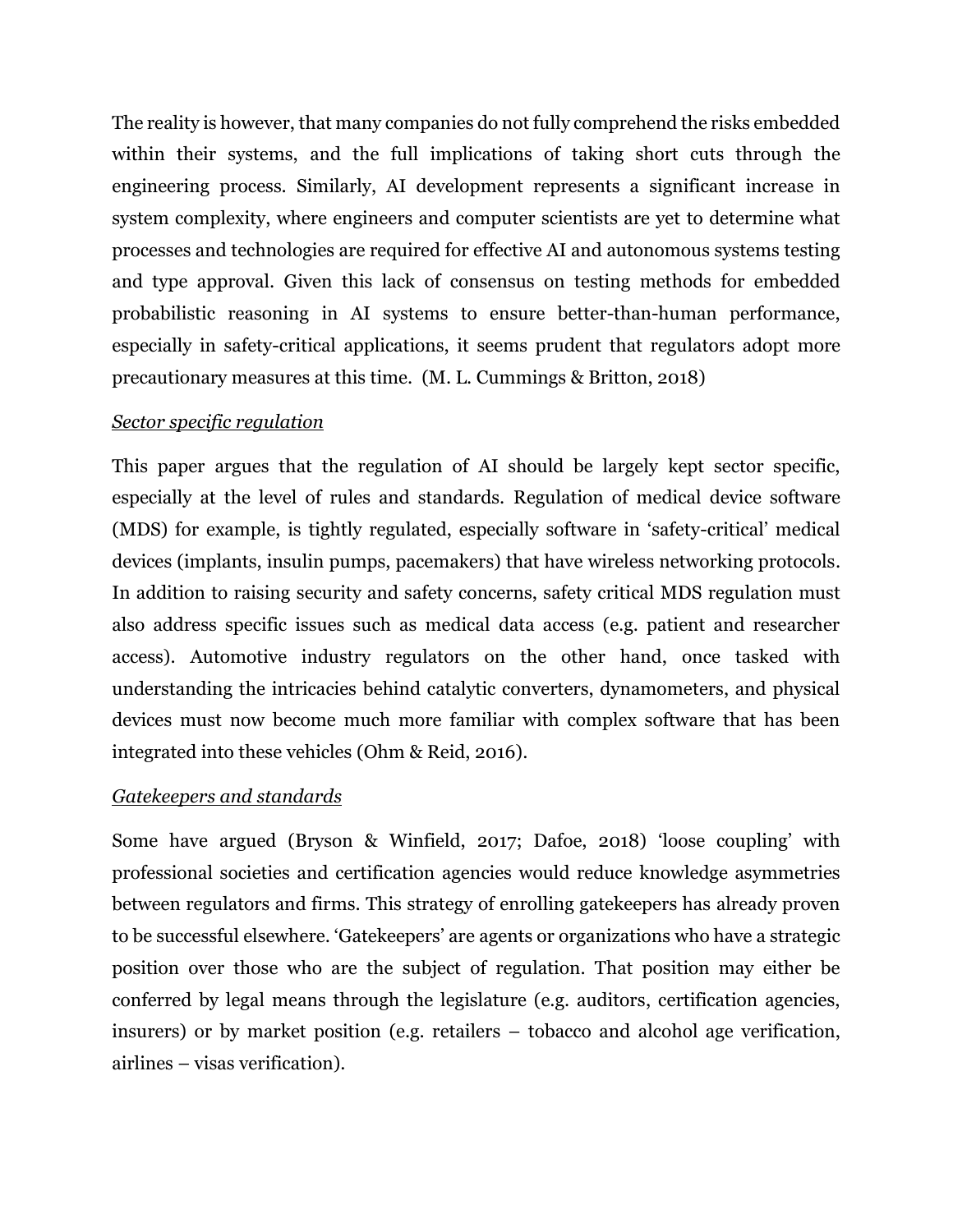An example is the ISO, where the vast majority of its standards are certifiable, in a system where the ISO isn't involved in the certification process, or disputes between firms and certifiers. Instead, the ISO uses accreditation and certification to ensure 'correct' implementation of its standards, which is achieved through a system of conformity assessment: firms are certified by an accredited certifier; the certifier is accredited by an accreditor, and accreditors are accredited by ISO. Hence, the ISO's main concern is with the accreditation of the accreditors, which is achieved through ISO inspections, sampling, supplier certification, and peer assessment (Black, 2017).

The benefits of using gatekeepers are that regulators can use these agents as leverage over the regulatees, while the gatekeepers themselves have no particular incentive to subvert the regulatory requirements, as they do not benefit directly from non-compliance. It is acknowledged however that auditors who sign off false accounts likely benefit from continued business with the firm. (Black, 2012)

# *Risk-based regulation of AI?*

Some have suggested that given the high costs and challenges of effective regulatory intervention, regulators should focus on the areas posing the greatest risks, given their often-limited access to resources (Guihot et al., 2017). A risk-based approach usually involves the following:

- 1. Regulators set the level and types of risks they are willing to tolerate.
- 2. Regulators conduct risk assessments and estimate the likelihood of risks eventuating.
- 3. Regulators evaluate these risks, and rank regulated entities accordingly, from low to high levels of risk.
- 4. Regulators will then allocate resources proportionally to the levels of risk assessed.

Risk-based approaches are usually carried out by the appropriate regulatory agency in consultation with various industry stakeholders. (Guihot et al., 2017)

The allocation of resources and 'regulatory effort' to address risks that are considered most critical has not gone without criticism. Over the past two decades risk-based regulation has been increasingly adopted by regulators in diverse fields such as the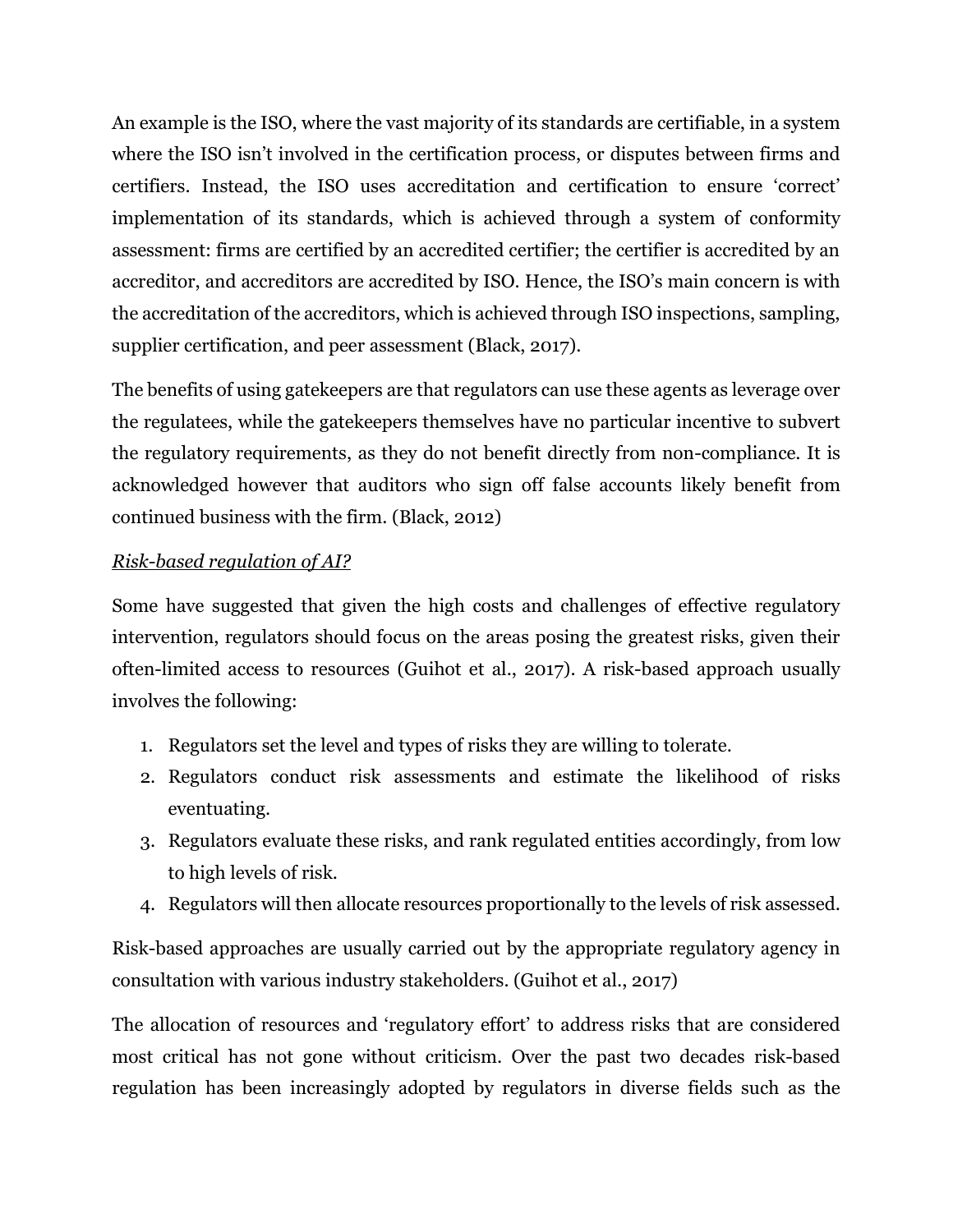environment, food safety, health and safety, legal services and financial regulation in many OECD countries. The immediate appeal of risk-based regulation is that it organises and prioritises regulatory action, under the premise that that regulators can 'manage uncertainty' (Black, 2012).

However, when designing a risk-based framework, agencies may select and prioritise risks based on incorrect assumptions; they may use wrong indicators and the omit the right ones. Equally, those outside the organisation may contest the prioritisation of risk, though this usually occurs after the risk has crystallised. Those higher up the in the organisation can lose sight and control of those implementing the interventions lower down. Too much time can be spent on risk analysis versus acting in response to them (Black, 2012).

Risk based regulation frequently operates within a political context where regulators require sufficient political licence to operate, irrespective of their formal legal powers. The (now dissolved) Financial Services Authority (FSA)<sup>8</sup> in the UK has stated on several occasions that it would not have had the political support to impose tougher regulation on financial institutions in the boom years preceding the global financial crisis.

It would appear then that risk-based regulation is fundamentally a contradiction: resources are imperfectly allocated, selected and prioritised in the face of unknown and often unknowable risks, with a built-in tolerance for (sometimes predictable) regulatory failure. At the same time however, regulators must convey a sense of control, rationality and equal protection for all, rooted in the logic of governability.

The fate of the FSA is a cautionary tale about the price that a regulator can pay if it is judged (afterwards) to have gotten its risk prioritisation wrong, even if that prioritisation was widely supported by policy makers at the time. Julia Black (2012, p. 1056) subsequently argues that "risk based regulation is thus an inherently contradictory strategy that can never, politically, speak its true name."

l

<sup>&</sup>lt;sup>8</sup> The FSA was a quasi-judicial body responsible for the regulation of the financial services industry in the UK between 2001 and 2013. However, due to perceived regulatory failures in the midst of the 2008 GFC, the UK government abolished the FSA in 2013 and split its responsibilities between two new agencies: The Financial Conduct Authority and the Prudential Regulation Authority of the Bank of England.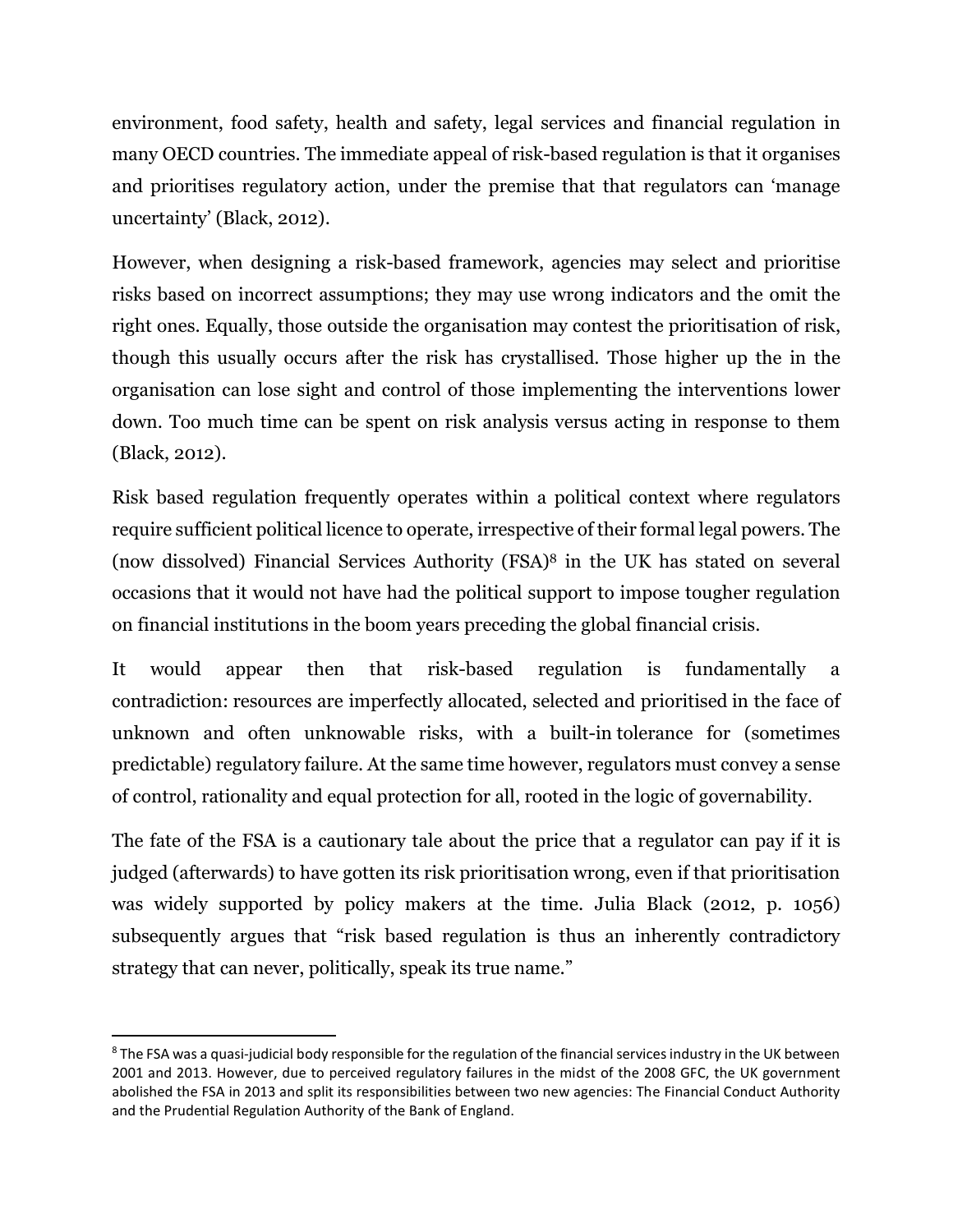## *4.5. Historical regulation of black boxes*

While black box neural nets have been sometimes described in this paper as 'inscrutable', the following examples demonstrate how society has mitigated against the negative externalities of black box systems in the past. These may be worth thinking about moving forward.

*(US) Equal Credit Opportunity Act (ACOA) 1974:* Certain groups faced discrimination in credit scoring decisions, with difficult algorithms that were hard to understand. ACOA was passed to mandate a basic level of transparency by decreasing discrimination and increasing consumer education. As a result of ACOA, credit applicants were entitled to something called "minimum statement of specific reasons", so that they could understand why an adverse credit decision was made. The minimum statement was a list of criteria e.g. bankruptcy, temporary or irregular employment, unable to verify residence, etc.

Now while the statement does not fully break down how a decision is being made, it does give a basic template, making the black box decision less opaque. Transparency therefore does not necessarily lead to increased understanding. Seeing how an algorithm works is not the same as explainability. Even the enforcement document in the above example states that more than four reasons for an adverse credit decision is not actually meaningful, and unlikely to be helpful. Opacity may need to be limited at times, but even then, transparency is not explainability (Burt, 2018).

*(US) Supervision and Regulation Letter 11-7 (SR 11-7):* SR 11-7 is a 'Supervisory Guidance on Model Risk Management' enforced by the US federal reserve. After the GFC, regulators noticed banks using more complex algorithms, and as a result, banks had less of an understanding of how and why they were making particular decisions. So, SR 11-7 identified two major risks 1) model errors and 2) misused models ("models by their nature are simplifications of reality, and real-world events may prove those specifications inappropriate.") SR 11-7 then proposed a detailed set of guiding principles for managing model risk it called "effective challenge" that is summarised as "critical analysis by informed parties who can identify model limitations and assumptions and produce changes." Hence it is possible to govern, monitor and improve black boxes without understanding them (Burt, 2018).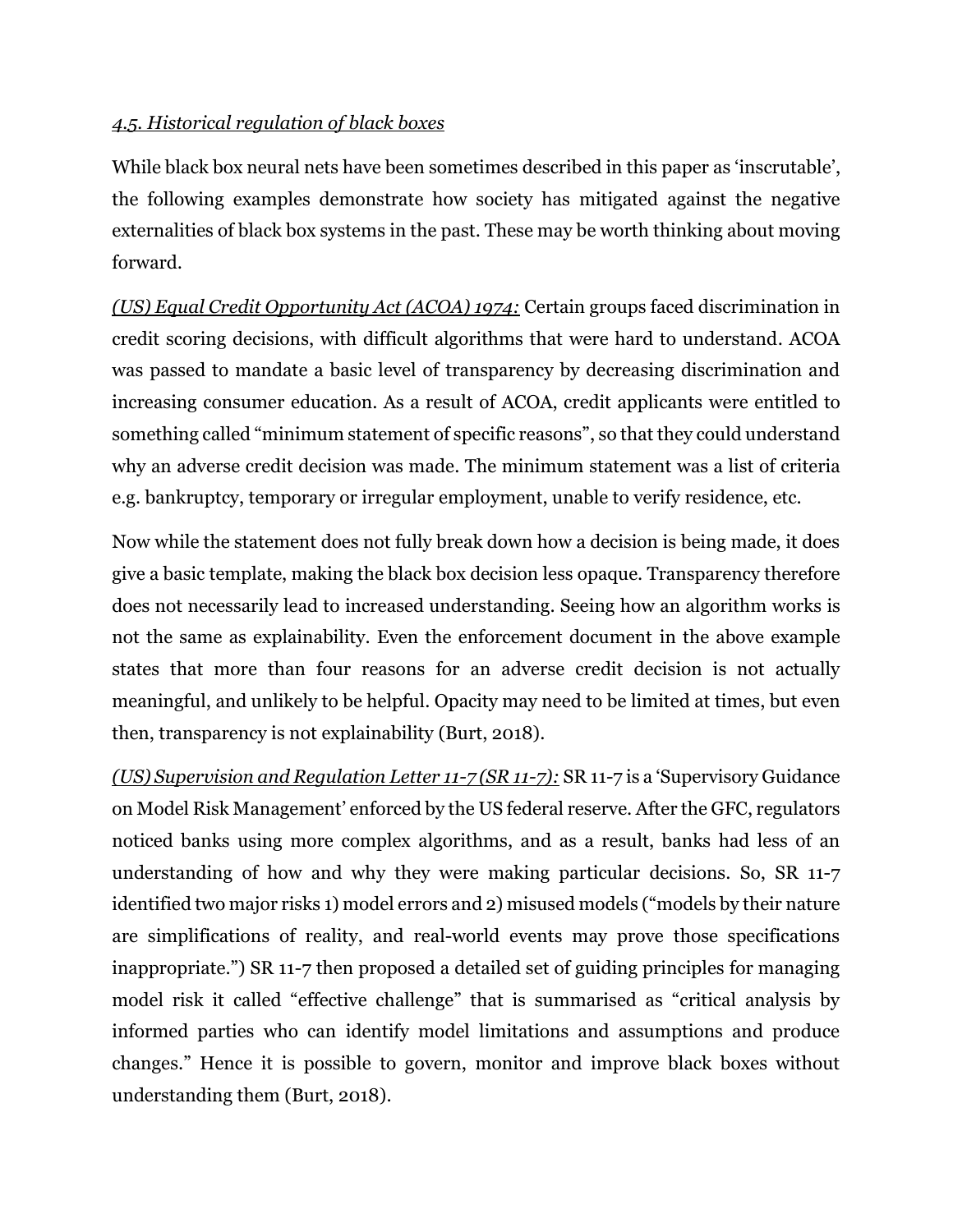*Agency & Responsibility in humans as a potential model:* We treat human decision making in different stages according to age. E.g. parents are initially responsible for their children's actions, then there is an intermediate stage where children become partially responsible for their actions (status of being a minor), and then eventually there is adulthood, where individuals become entirely liable for their actions. Could we therefore classify neural nets in terms of their maturity? Can we use age as a proxy for training data? Type approval for driverless cars in the EU has included calls proposing a 1-millionkilometer drive cycle as the foundation for testing and validation (Skeete, 2018).

However how does the law then deal with our own inability to explain our decisions as adults? One tool is the "Reasonable Person Standard" that is a widely used throughout various areas of the law. This standard asks judges and juries, given all of the data that the person had at the time, given all of the context, did the person act reasonably? It's an incredibly subjective standard and can evolve over time, but subjective standards need not be perfect to be useful in engaging things we do not fully understand. Hence model maturity and subjective standards of reasonableness may be useful (Burt, 2018).

## *Leveraging recalcitrance*

 $\overline{\phantom{a}}$ 

Some researchers (Benthall, 2017) argue that the barriers to AI improvement in performance through algorithmic changes eventually becomes prohibitively high. Said differently, improvements in algorithmic design as a pathway to AGI eventually becomes subject to the law of diminishing returns. They argue that attempting to improve an AI's abilities of prediction would prioritize accessing faster hardware and better data.

The argument follows that the recalcitrance of acquiring faster hardware and better data depends upon – among other things – the availability of resources (i.e. the environment). Thus, if an environment imposes variable search and acquisition costs for hardware and data, then the recalcitrance of these improvements would increase with intelligence9, which (theoretically) would curtail exponential growth in AI performance (i.e AGI or a superintelligence take-off) (Benthall, 2017).

 $9$  Rate of change in intelligence (intelligence / time) = Optimisation power / recalcitrance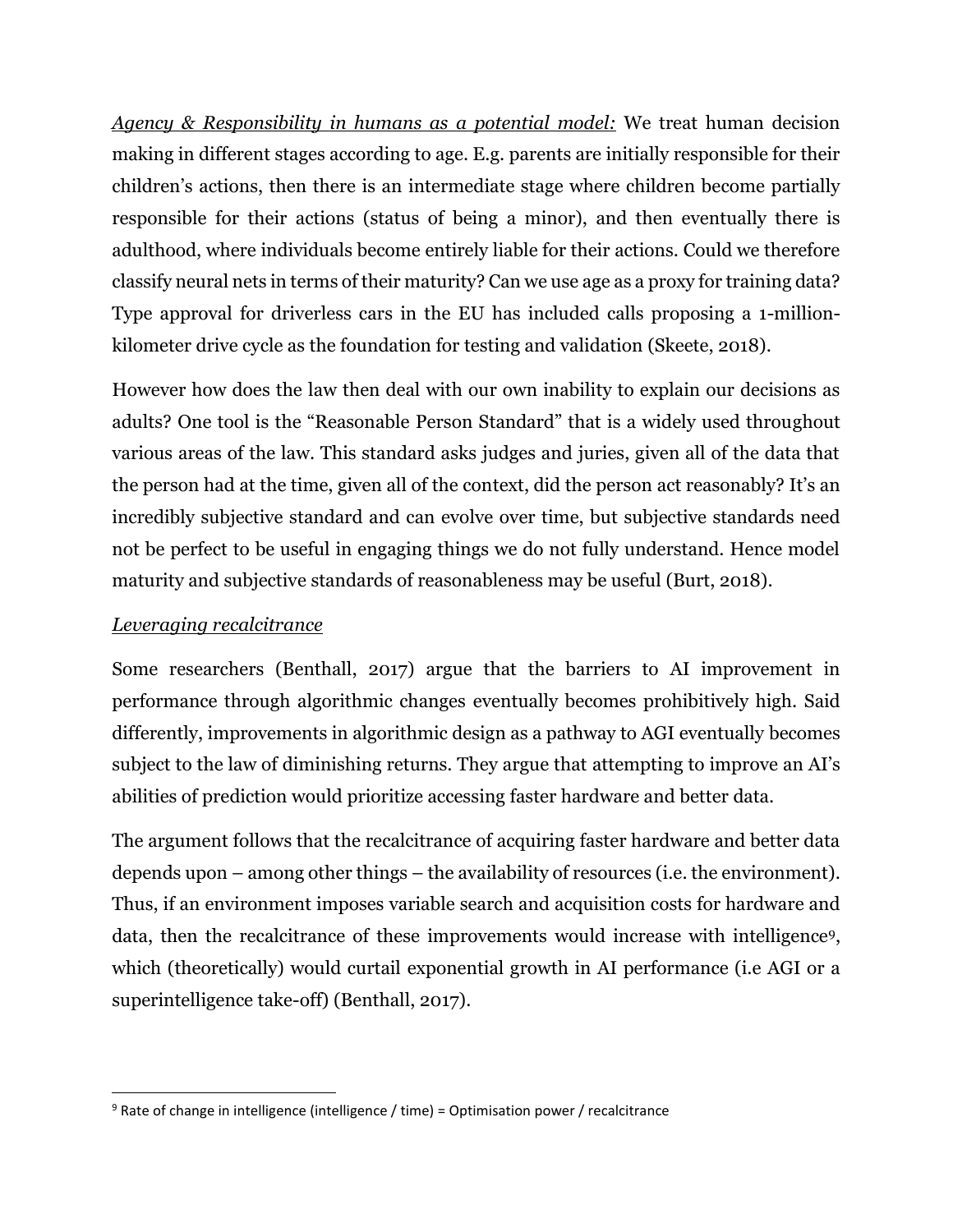Thus, if 'intelligence growth' is limited by data and hardware, and not by improvements in artificial intelligence algorithms, Benthall (2017) suggests then, that AI researchers may not be best placed to mitigate the risks of artificial intelligence. He argues rather, that regulators overseeing the use of generic computing hardware and data storage might play a more crucial role in determining the future of artificial intelligence than those designing algorithms (Benthall, 2017).

Might it be feasible and appropriate to monitor AI-relevant resources such as hardware and data? Well-established monitoring regimes already exist for other potentially dangerous technologies, most notably, fissile materials and chemical production facilities for the purpose of implementing nuclear and chemical weapon agreements (Brundage et al., 2018). Can we regulate the rate of intelligence gain? Should intelligence agencies monitor AI groups and projects? Should governments be open to nationalizing of the most advanced AI projects? Should civilian efforts in sensitive areas might be regulated or outlawed? If the goal is to keep track of the most advanced projects, then surveillance based on the best resourced projects may be sufficient (Bostrom, 2014).

This proposition is especially compelling, given that others (Fridman & Brockman, n.d.; Hao, 2019; Scherer, 2015; Sutton, 2019; Tkatch, 2019) have begun to concede "the bitter lesson", which is that increased compute (scale of computational resources) is becoming increasingly significant to attaining state of the art AI performance.

## *Regtech*

Finally, the use of Regtech will be of considerable benefit to authorities, as it would give them the ability to 'optimise the rulebook' and make supervisory processes more robust and cost-effective. AI could scan the literature for new research and advise policy makers of promising new ideas. AI may also be able to replace some applied research, and even take over much of the model writing functions, guided by high-level theories. Ultimately, regulatory AI could provide recommendations to the policy authority, based on its theoretical understanding of the system and provide conditional forecasts of its own behaviour. Such a system will be expected to justify and explain its reasoning (which remains a significant challenge), leaving policy makers to contend with the explainability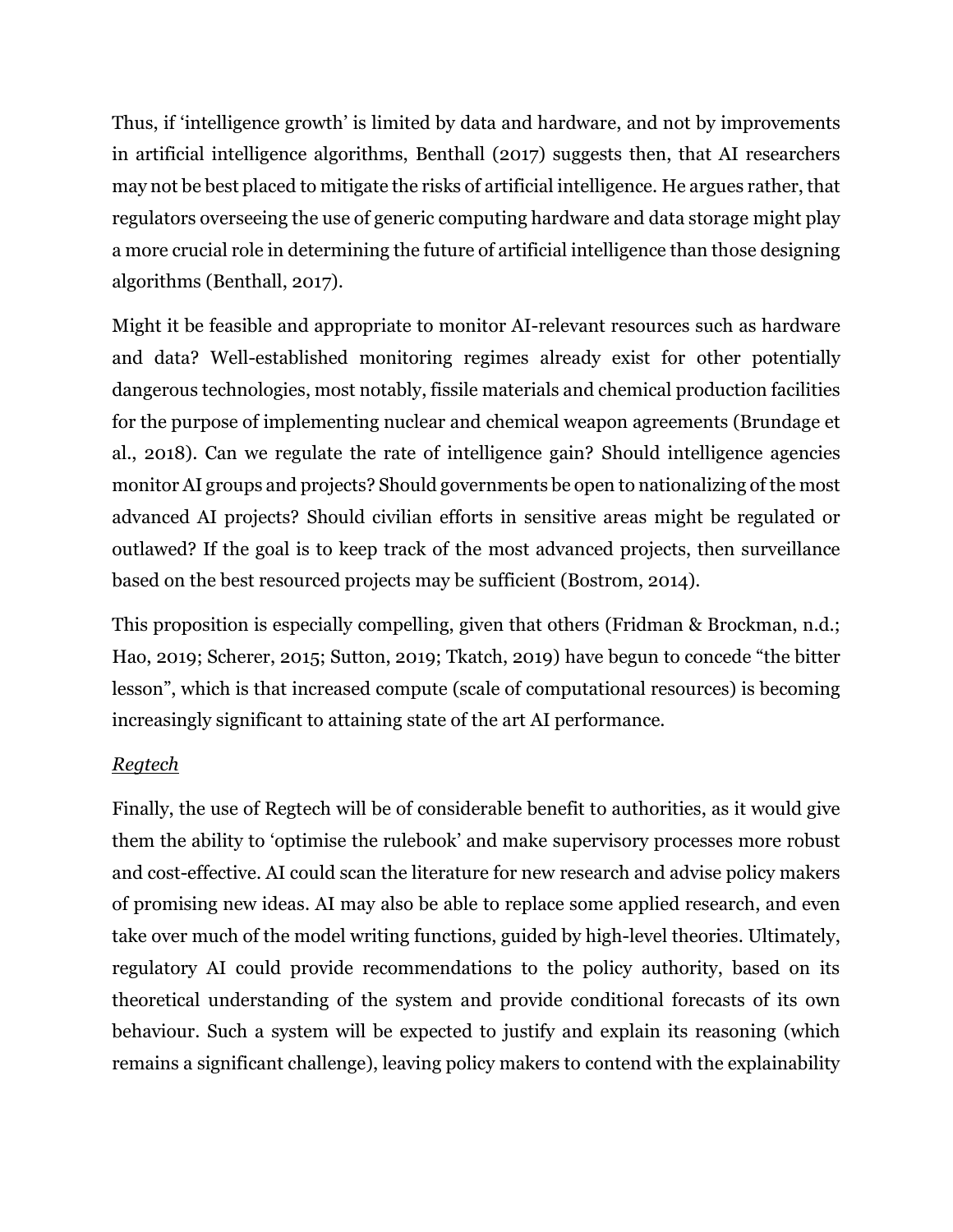dilemma described above, as their first instinct will likely to be reject any advice which cannot be explained to their satisfaction (Danielsson et al., 2017).

## *Closing remarks*

AI has often been described as mankind's last invention, because if we manage to solve it, then in theory we will solve all other problems. Human general intelligence has given our species language, technology, complex social organization and ultimately dominion over the planet. Many other creatures posses greater strength and sharper claws, however it is our human intellection and status as "apex cogitators" (Bostrom, 2014) of this planet that gives us a decisive strategic advantage over all. For now.

Despite some stigmatisation, we must not allow AGI to become a dirty word among the research community by those overly concerned with respectability, as conservative attitudes may ultimately bound and dilute our efforts. As the fate of gorillas now depends on humans, the fate of humans may one day depend on the actions of superintelligent AI, and our only leverage is that we get to build it. Therefore, let us not squander our opportunity as the way to reduce the risks posed by AI today (and tomorrow) will be through strategic analysis and capacity building. Gaining insight and capacity are both elastic endeavours (Bostrom, 2014), where small extra investments today will yield relatively large returns tomorrow, and these returns are compounding, making humanity's subsequent efforts more effective.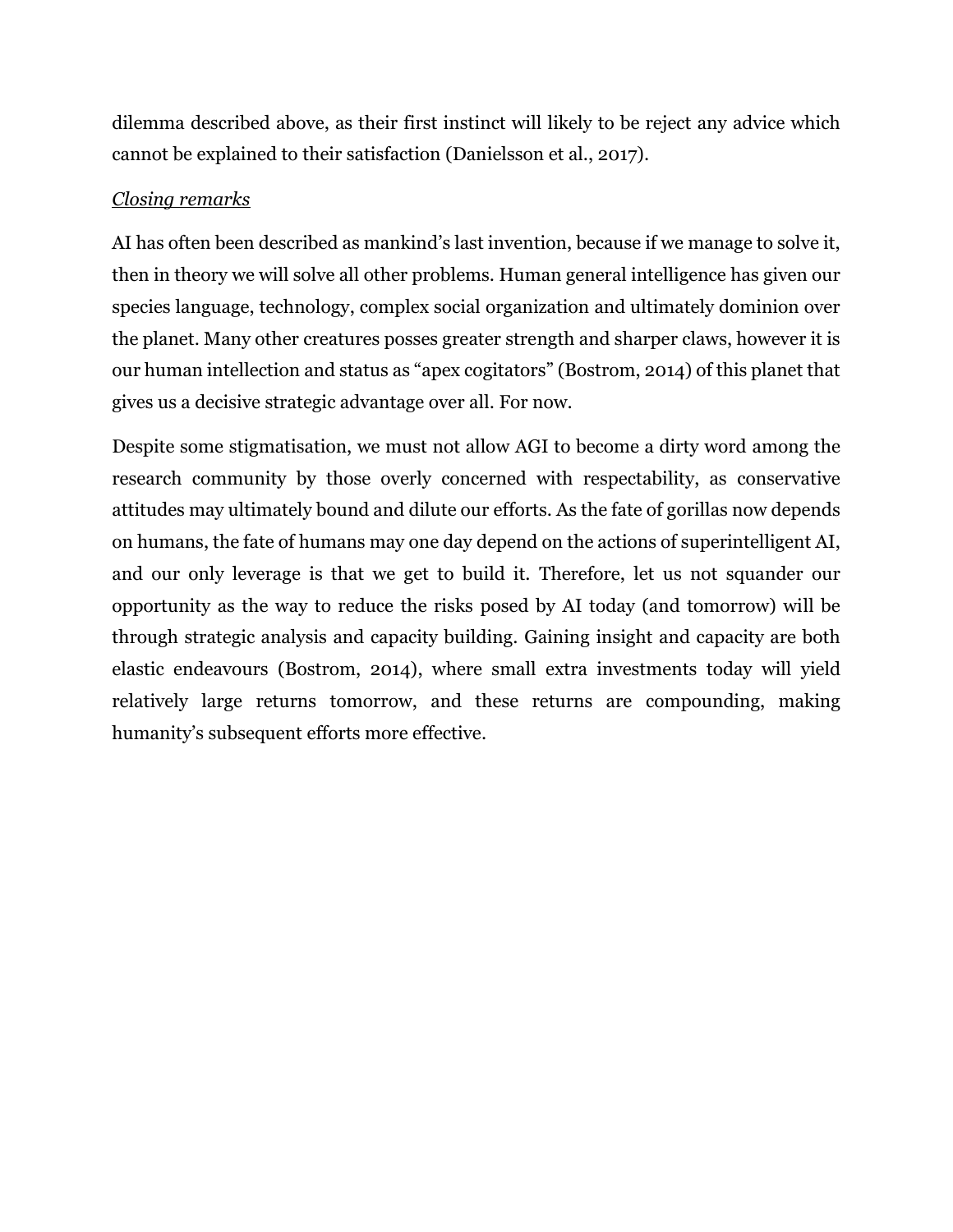#### **References**

- Allen, D. W. E., & Berg, C. (2018). *Regulation and Technological Change* (SSRN Scholarly Paper No. ID 3140921). Retrieved from Social Science Research Network website: https://papers.ssrn.com/abstract=3140921
- Arner, D. W., Barberis, J., & Buckley, R. P. (2016a). 150 years of Fintech : An evolutionary analysis. *JASSA*, (3), 22.
- Arner, D. W., Barberis, J. N., & Buckley, R. P. (2015). *The Evolution of Fintech: A New Post-Crisis Paradigm?* (SSRN Scholarly Paper No. ID 2676553). Retrieved from Social Science Research Network website: https://papers.ssrn.com/abstract=2676553
- Arner, D. W., Barberis, J. N., & Buckley, R. P. (2016b). *FinTech, RegTech and the Reconceptualization of Financial Regulation* (SSRN Scholarly Paper No. ID 2847806). Retrieved from Social Science Research Network website: https://papers.ssrn.com/abstract=2847806
- Benthall, S. (2017). Don't Fear the Reaper: Refuting Bostrom's Superintelligence Argument. *ArXiv.Org*. Retrieved from http://arxiv.org/abs/1702.08495
- Berggren, C., Magnusson, T., & Sushandoyo, D. (2015). Transition pathways revisited: Established firms as multi-level actors in the heavy vehicle industry. *Research Policy*, *44*(5), 1017–1028. https://doi.org/10.1016/j.respol.2014.11.009
- Black, J. (2012). Paradoxes and Failures: 'New Governance' Techniques and the Financial Crisis. *The Modern Law Review*, *75*(6), 1037–1063. https://doi.org/10.1111/j.1468-2230.2012.00936.x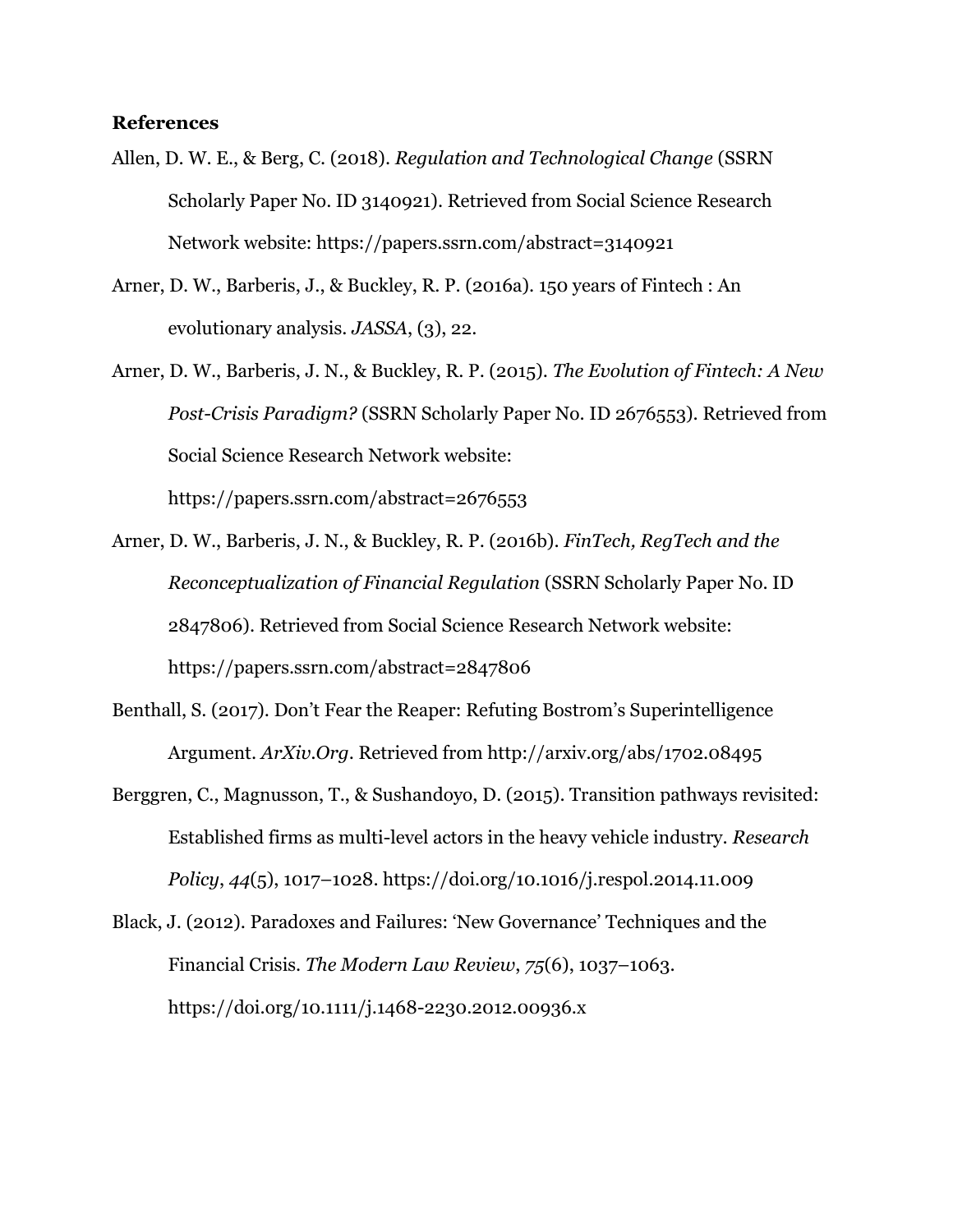- Black, J. (2017). 'Says who?' liquid authority and interpretive control in transnational regulatory regimes. *International Theory*, *9*(2), 286–310. https://doi.org/10.1017/S1752971916000294
- Bostrom, N. (2014). *Superintelligence: Paths, Dangers, Strategies* (Reprint edition). OUP Oxford.
- Brooks, R. (2015). Robotics: Ethics of artificial intelligence. *Nature News*, *521*(7553), 415. https://doi.org/10.1038/521415a
- Brundage, M., Avin, S., Clark, J., Toner, H., Eckersley, P., Garfinkel, B., … Amodei, D. (2018). The Malicious Use of Artificial Intelligence: Forecasting, Prevention, and Mitigation. *ArXiv:1802.07228 [Cs]*. Retrieved from http://arxiv.org/abs/1802.07228
- Bryson, J. J., & Theodorou, A. (2018). *How Society Can Maintain Human-Centric Artificial Intelligence*.
- Bryson, J. J., & Winfield, A. (2017). Standardizing Ethical Design for Artificial Intelligence and Autonomous Systems. *Computer*, *50*(5), 116–119. https://doi.org/10.1109/MC.2017.154
- Buchak, G., Matvos, G., Piskorski, T., & Seru, A. (2018). Fintech, regulatory arbitrage, and the rise of shadow banks. *Journal of Financial Economics*, *130*(3), 453–483. https://doi.org/10.1016/j.jfineco.2018.03.011
- Burt, A. (2018). *Regulating Artificial Intelligence: How to Control the Unexplainable*. Retrieved from https://www.youtube.com/watch?v=jcE5JPImxfc&t=1433s
- Contag, M., Li, G., Pawlowski, A., Domke, F., Levchenko, K., Holz, T., & Savage, S. (2017). How They Did It: An Analysis of Emission Defeat Devices in Modern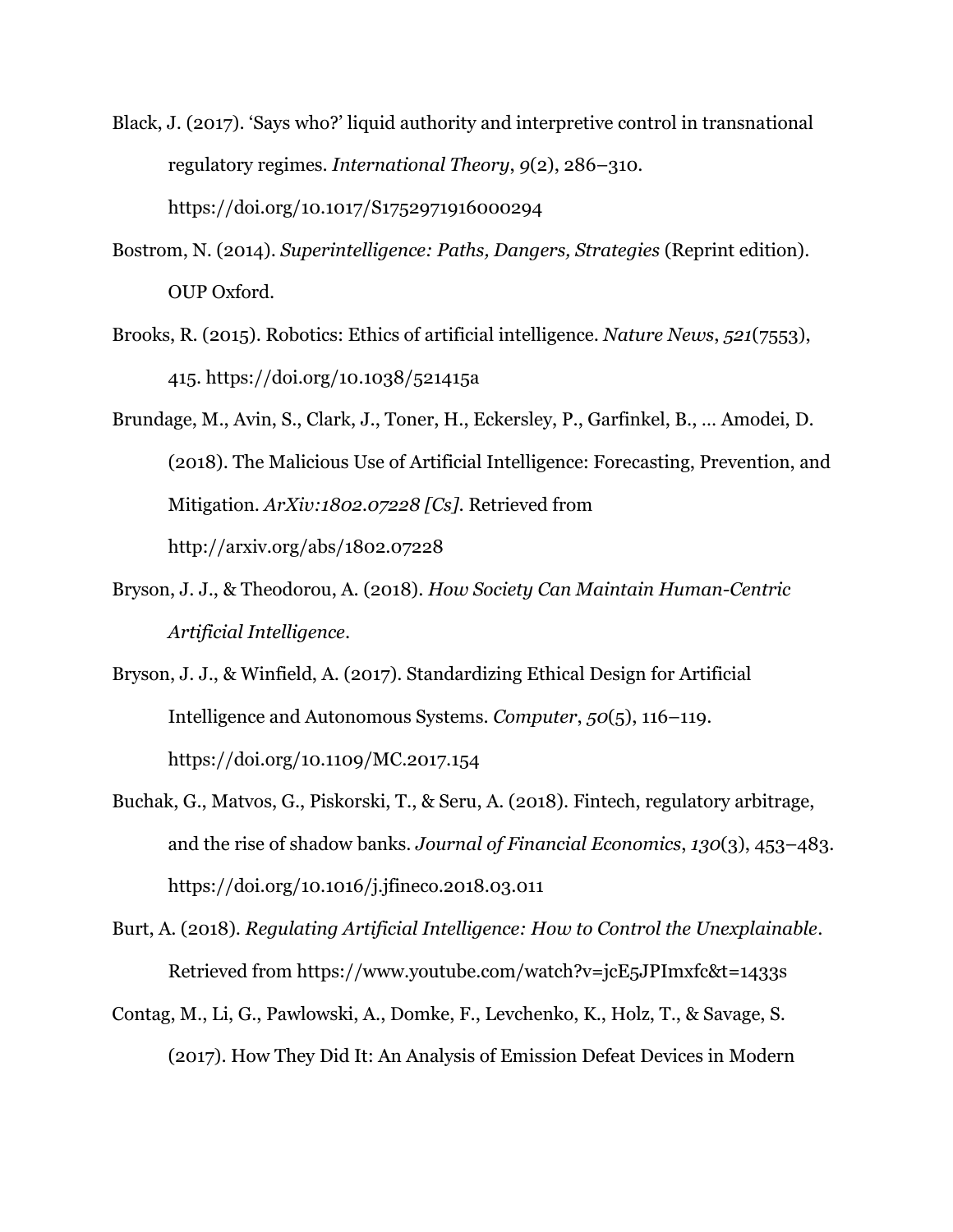Automobiles. *2017 IEEE Symposium on Security and Privacy (SP)*, 231–250. https://doi.org/10.1109/SP.2017.66

Cummings, M. L. (2019). *Lethal Autonomous Weapons: Meaningful human control or meaningful human certification?* Retrieved from https://hal.pratt.duke.edu/publications

- Cummings, M. L., & Britton, D. (2018). *Regulating Safety-Critical Autonomous Systems: Past, Present, and Future Perspectives*. Retrieved from Duke HAL-Humans and Autonomy Lab website: https://hal.pratt.duke.edu/publications
- Cummings, M. 'Missy' L. (2017). *Artificial Intelligence and the Future of Warfare*. Retrieved from https://www.chathamhouse.org/publication/artificialintelligence-and-future-warfare
- Dafoe, A. (2018). AI Governance: A Research Agenda. Retrieved June 6, 2019, from The Future of Humanity Institute website: http://www.fhi.ox.ac.uk/
- Danielsson, J., Macrae, R., & Uthemann, A. (2017). *Artificial intelligence, financial risk management and systemic risk*. Retrieved from LSE Systemic Risk Centre website: http://www.systemicrisk.ac.uk/publications/SP13
- DARPA. (2018). Explainable Artificial Intelligence. Retrieved November 27, 2018, from https://www.darpa.mil/program/explainable-artificial-intelligence

Deloitte. (2017). Driving value creation with technology investments | Deloitte Insights. Retrieved June 2, 2019, from https://www2.deloitte.com/insights/us/en/focus/cio-insider-business-

insights/technology-investments-value-creation.html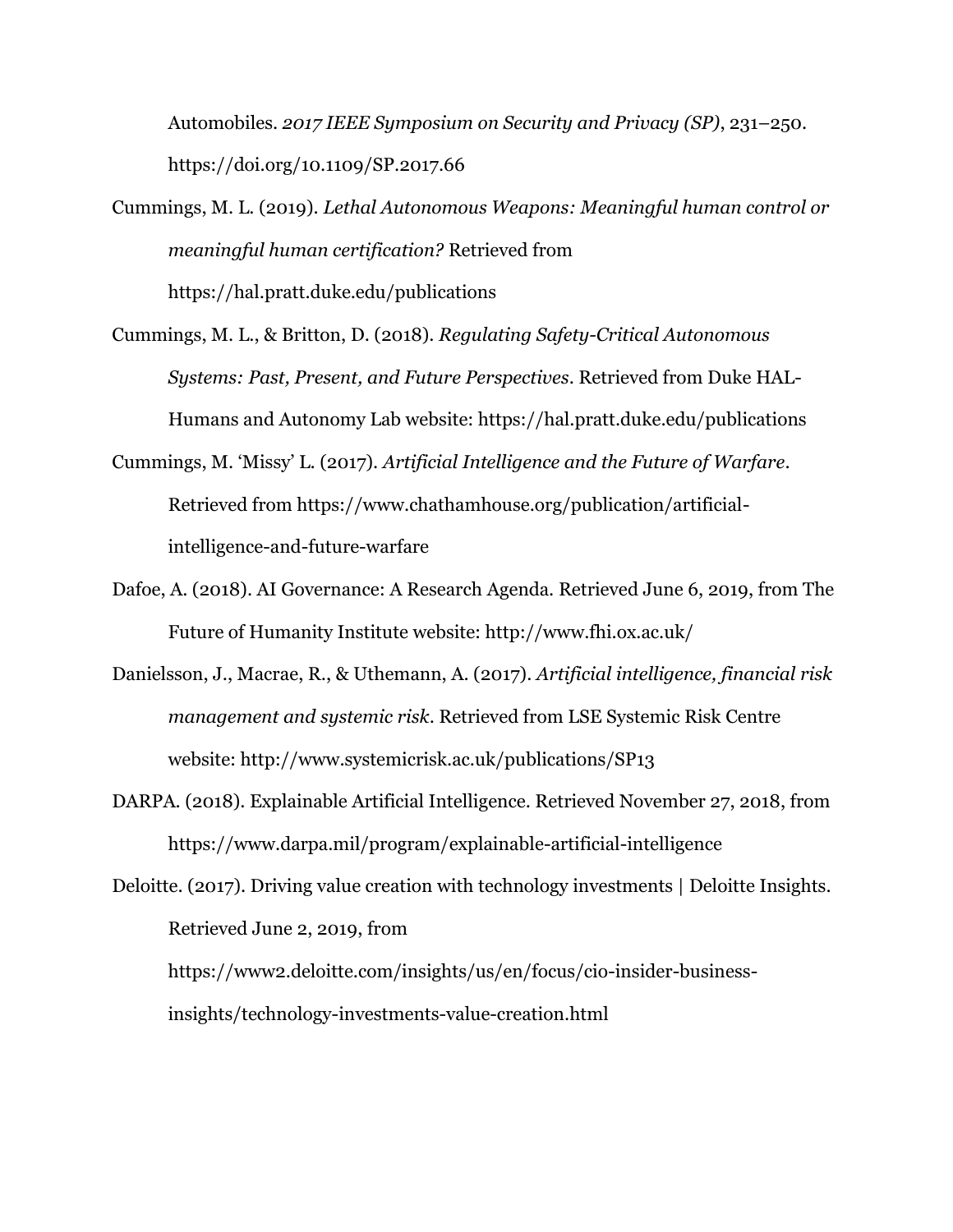- Eykholt, K., Evtimov, I., Fernandes, E., Li, B., Rahmati, A., Xiao, C., … Song, D. (2017). Robust Physical-World Attacks on Deep Learning Models. *ArXiv:1707.08945 [Cs]*. Retrieved from http://arxiv.org/abs/1707.08945
- FCA. (2019, April 16). FCA Research Agenda. Retrieved June 6, 2019, from FCA website: https://www.fca.org.uk/publications/corporate-documents/fca-research-agenda
- Foley, S. (2017, March 28). BlackRock cuts ranks of stockpicking fund managers. Retrieved November 27, 2018, from Financial Times website: https://www.ft.com/content/b0056320-13e3-11e7-b0c1-37e417ee6c76
- Forbes. (2017). What Companies Are Winning The Race For Artificial Intelligence? Retrieved November 27, 2018, from Forbes website: https://www.forbes.com/sites/quora/2017/02/24/what-companies-arewinning-the-race-for-artificial-intelligence/
- Fridman, L., & Brockman, G. (n.d.). *Greg Brockman: OpenAI and AGI | Artificial Intelligence Podcast (MIT AI) - YouTube*. Retrieved from https://www.youtube.com/watch?v=bIrEM2FbOLU
- Galloway, S. (2018). *The Four: The Hidden DNA of Amazon, Apple, Facebook and Google*. S.l.: Corgi.
- GAO. (1997). *Operation Provide Comfort: Review of U.S. Air Force Investigation of Black Hawk Fratricide Incident*. (OSI-98-4). Retrieved from https://www.gao.gov/products/OSI-98-4
- Guihot, M., Matthew, A. F., & Suzor, N. P. (2017). Nudging robots: Innovative solutions to regulate artificial intelligence. *Vanderbilt Journal of Entertainment and Technology Law*, *20*, 385–456.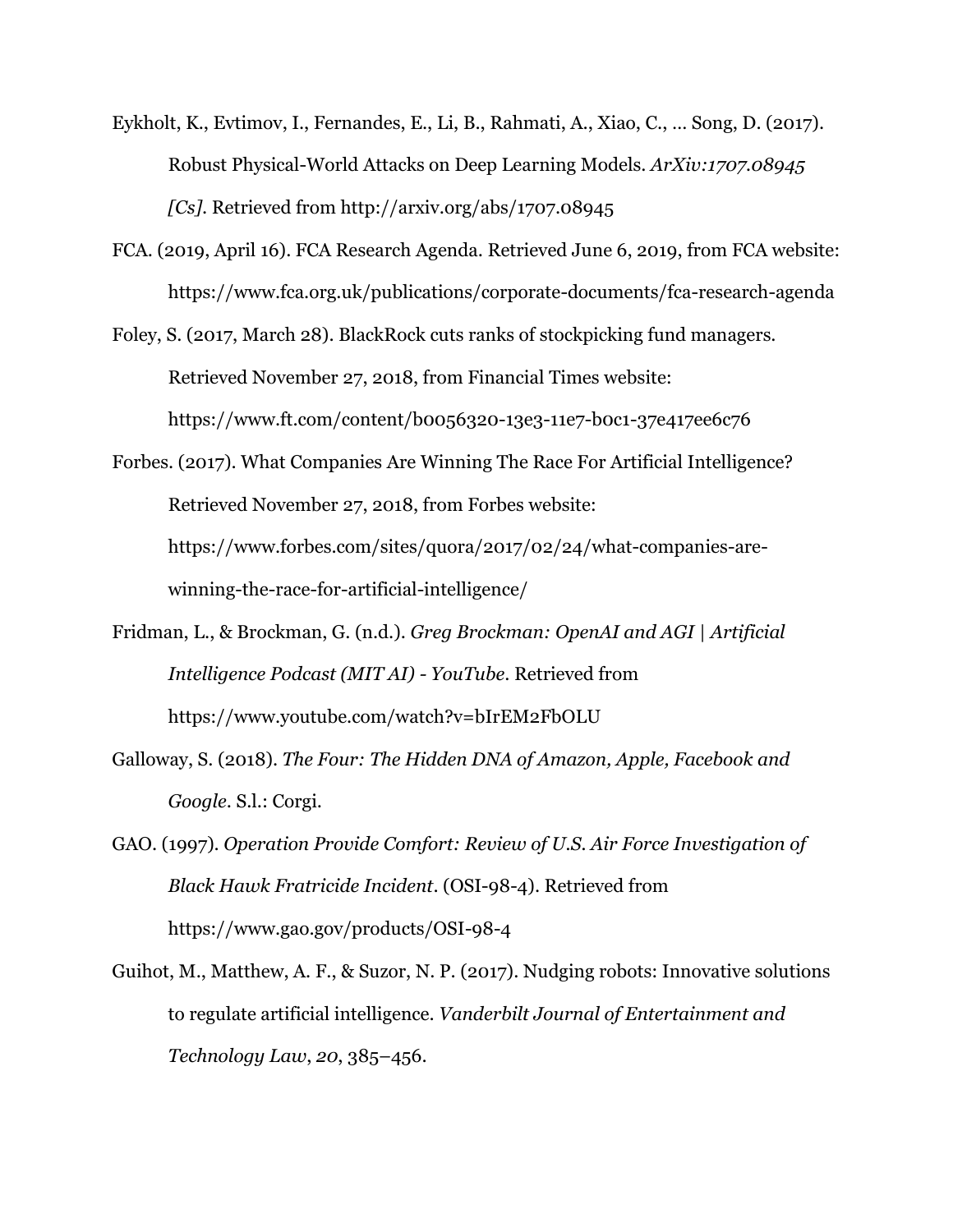- Hao, K. (2019). Training a single AI model can emit as much carbon as five cars in their lifetimes. Retrieved June 7, 2019, from MIT Technology Review website: https://www.technologyreview.com/s/613630/training-a-single-ai-model-canemit-as-much-carbon-as-five-cars-in-their-lifetimes/
- Knight, W. (2017). There's a big problem with AI: even its creators can't explain how it works. Retrieved November 26, 2018, from MIT Technology Review website: https://www.technologyreview.com/s/604087/the-dark-secret-at-the-heart-ofai/
- Lee, I., & Shin, Y. J. (2018). Fintech: Ecosystem, business models, investment decisions, and challenges. *Business Horizons*, *61*(1), 35–46.
- Lootsma, Y. (2017). Blockchain as the Newest Regtech Application— the Opportunity to Reduce the Burden of KYC for Financial Institutions. Retrieved May 8, 2019, from Initio website: https://www.initio.eu/blog/2017/9/26/blockchain-as-thenewest-regtech-application-the-opportunity-to-reduce-the-burden-of-kyc-forfinancial-institutions
- Metz, C. (2016, March 16). In Two Moves, AlphaGo and Lee Sedol Redefined the Future. *Wired*. Retrieved from https://www.wired.com/2016/03/two-moves-alphagolee-sedol-redefined-future/
- Moravec, H. (1998). When Will Computer Hardware Match the Human Brain? *Journal of Evolution and Technology*, *1*(1), 10.
- Ohm, P., & Reid, B. E. (2016). *Regulating Software When Everything Has Software* (SSRN Scholarly Paper No. ID 2873751). Retrieved from Social Science Research Network website: https://papers.ssrn.com/abstract=2873751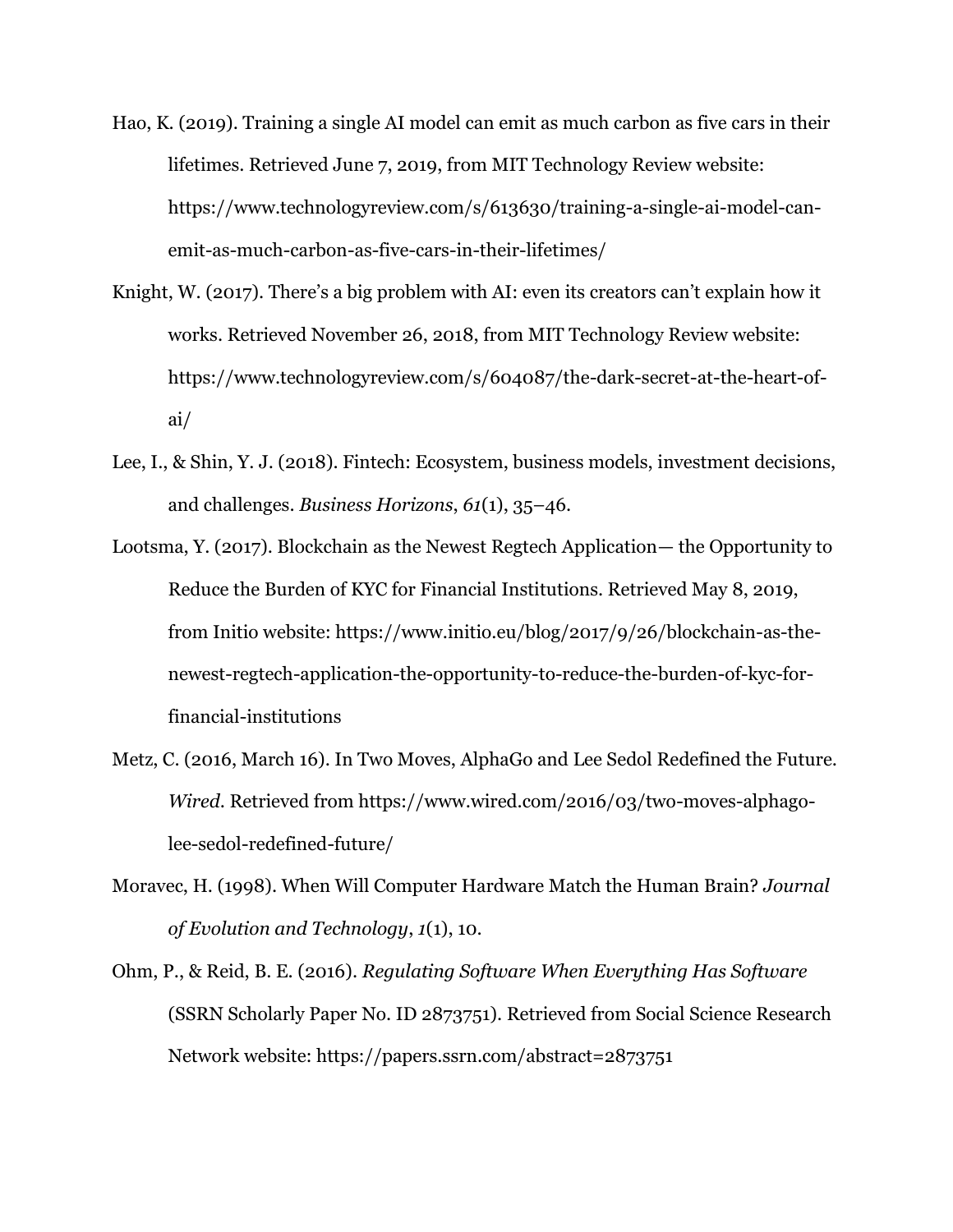- OpenAI. (2019, February 19). AI Safety Needs Social Scientists. Retrieved May 9, 2019, from OpenAI website: https://openai.com/blog/ai-safety-needs-social-scientists/
- Opimas. (2017). Opimas: Artificial Intelligence in Capital Markets: The Next Operational Revolution. Retrieved November 27, 2018, from Opimas: We begin with an understanding website: http://www.opimas.com/research/210/detail/
- Packin, N. G. (2017). *Regtech, Compliance and Technology Judgment Rule* (SSRN Scholarly Paper No. ID 3043021). Retrieved from Social Science Research Network website: https://papers.ssrn.com/abstract=3043021
- Rasmussen, R. E. (2007). *The Wrong Target: The Problem of Mistargeting Resulting in Fratricide and Civilian Casualties*. Retrieved from NATIONAL DEFENSE UNIV NORFOLK VA JOINT ADVANCED WARFIGHTING SCHOOL website: https://apps.dtic.mil/docs/citations/ADA468785
- Scherer, M. U. (2015). *Regulating Artificial Intelligence Systems: Risks, Challenges, Competencies, and Strategies* (SSRN Scholarly Paper No. ID 2609777). Retrieved from Social Science Research Network website: https://papers.ssrn.com/abstract=2609777
- Searls, D. (2019). Blindered by the GDPR | Linux Journal. Retrieved June 9, 2019, from https://www.linuxjournal.com/content/bindered-gdpr
- Seseri, R. (2018). The problem with 'explainable AI.' Retrieved June 6, 2019, from TechCrunch website: http://social.techcrunch.com/2018/06/14/the-problemwith-explainable-ai/
- Sharif, M., Bhagavatula, S., Bauer, L., & Reiter, M. K. (2016). Accessorize to a Crime: Real and Stealthy Attacks on State-of-the-Art Face Recognition. *Proceedings of*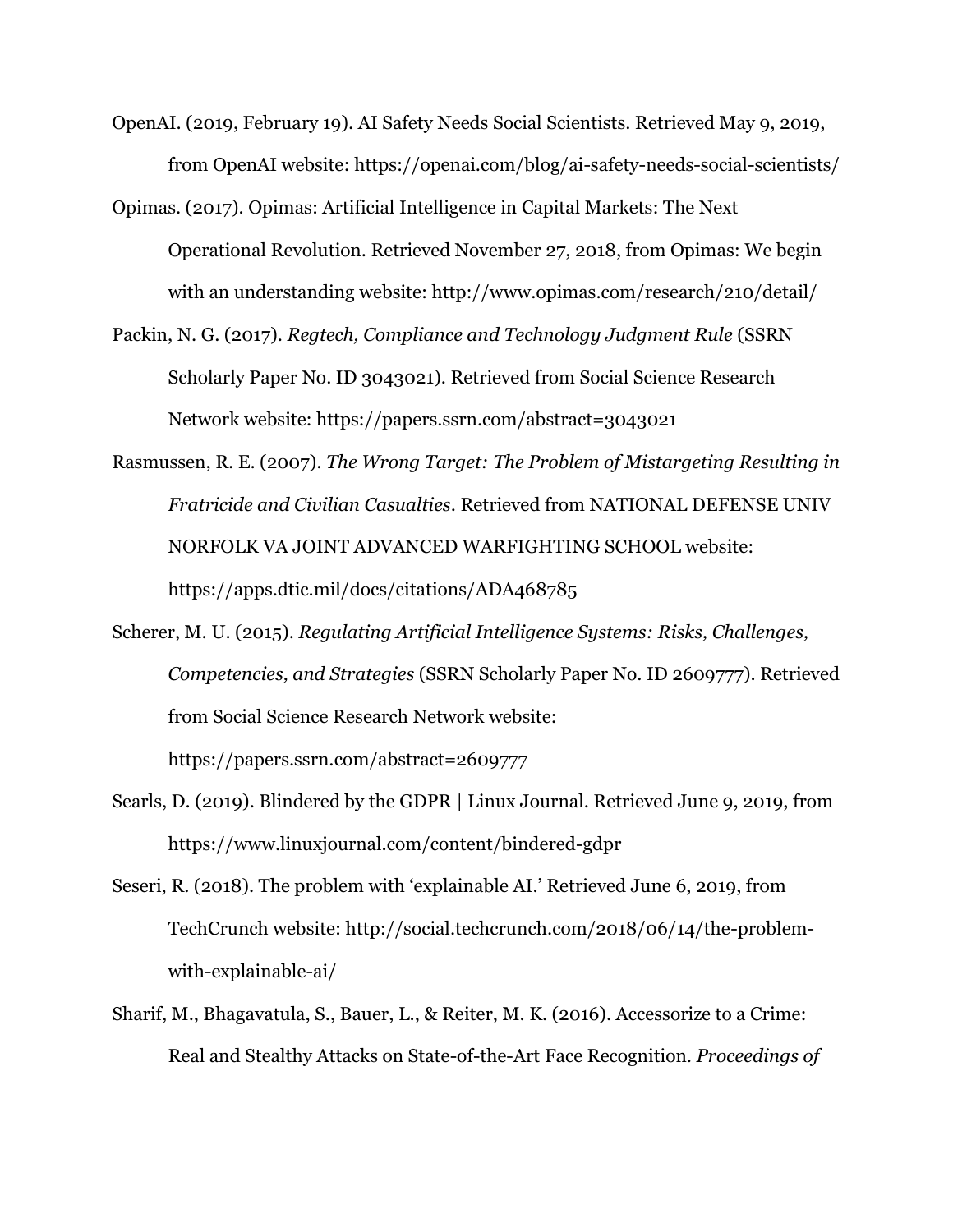*the 2016 ACM SIGSAC Conference on Computer and Communications Security*, 1528–1540. https://doi.org/10.1145/2976749.2978392

- Simonite, T. (2018, January 11). When It Comes to Gorillas, Google Photos Remains Blind. *Wired*. Retrieved from https://www.wired.com/story/when-it-comes-togorillas-google-photos-remains-blind/
- Skeete, J.-P. (2017). Examining the role of policy design and policy interaction in EU automotive emissions performance gaps. *Energy Policy*, *104*, 373–381. https://doi.org/10.1016/j.enpol.2017.02.018
- Skeete, J.-P. (2018). Level 5 autonomy: The new face of disruption in road transport. *Technological Forecasting and Social Change*, *134*, 22–34. https://doi.org/10.1016/j.techfore.2018.05.003
- Sunstein, C. R. (2003). *Beyond the Precautionary Principle* (SSRN Scholarly Paper No. ID 307098). Retrieved from Social Science Research Network website: https://papers.ssrn.com/abstract=307098
- Sutton, R. (2019). The Bitter Lesson. Retrieved June 6, 2019, from http://www.incompleteideas.net/IncIdeas/BitterLesson.html
- Taeihagh, A., & Lim, H. S. M. (2019). Governing autonomous vehicles: emerging responses for safety, liability, privacy, cybersecurity, and industry risks. *Transport Reviews*, *39*(1), 103–128.

https://doi.org/10.1080/01441647.2018.1494640

Tegmark, M. (2017). *Life 3.0: Being Human in the Age of Artificial Intelligence* (01 edition). Penguin.